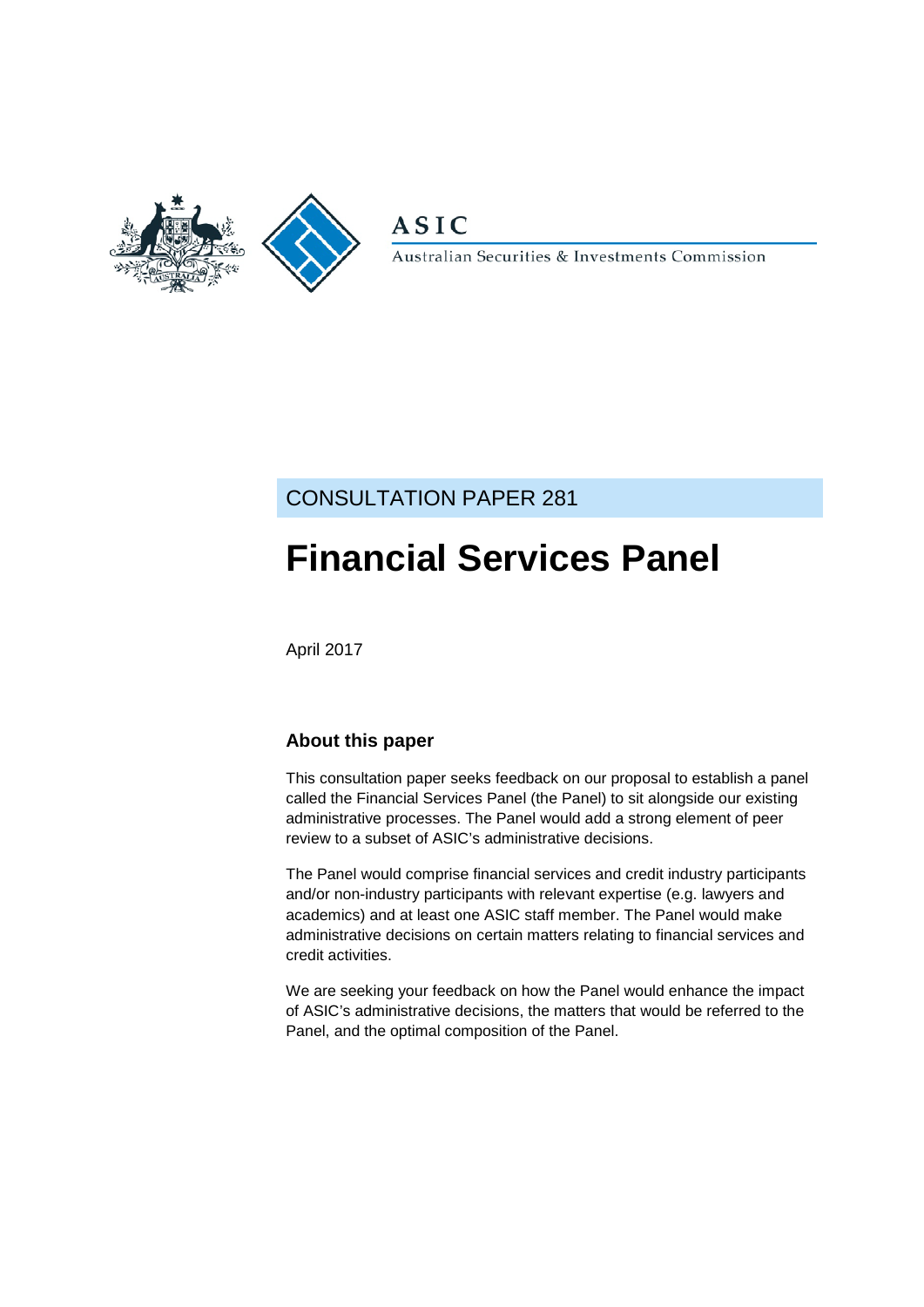#### **About ASIC regulatory documents**

In administering legislation ASIC issues the following types of regulatory documents.

**Consultation papers**: seek feedback from stakeholders on matters ASIC is considering, such as proposed relief or proposed regulatory guidance.

**Regulatory guides**: give guidance to regulated entities by:

- explaining when and how ASIC will exercise specific powers under legislation (primarily the Corporations Act)
- explaining how ASIC interprets the law
- describing the principles underlying ASIC's approach
- giving practical guidance (e.g. describing the steps of a process such as applying for a licence or giving practical examples of how regulated entities may decide to meet their obligations).

**Information sheets**: provide concise guidance on a specific process or compliance issue or an overview of detailed guidance.

**Reports**: describe ASIC compliance or relief activity or the results of a research project.

#### **Document history**

This paper was issued on 11 April 2017 and is based on the Corporations Act as at the date of issue.

#### **Disclaimer**

The proposals, explanations and examples in this paper do not constitute legal advice. They are also at a preliminary stage only. Our conclusions and views may change as a result of the comments we receive or as other circumstances change.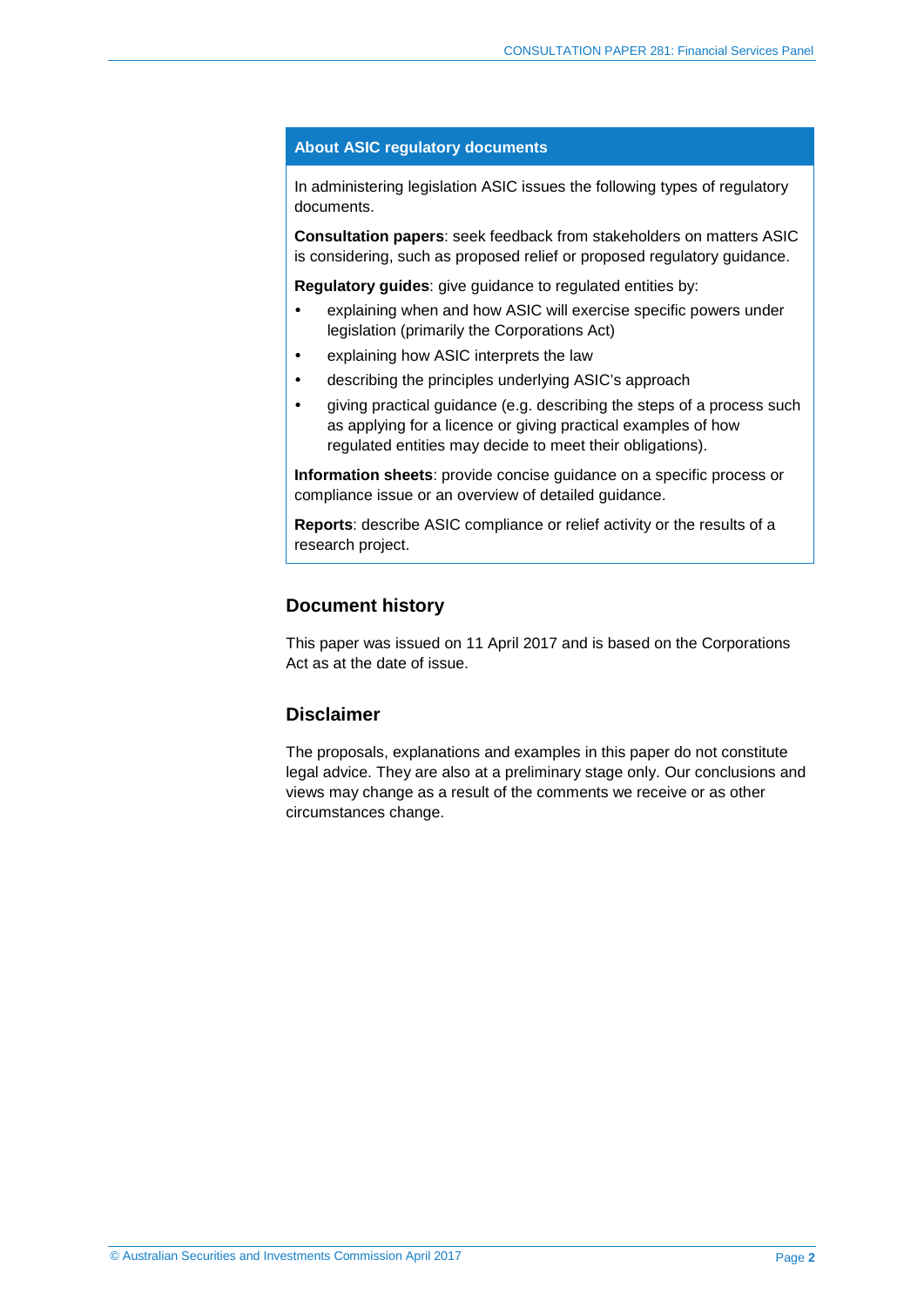## **Contents**

| A |                                                               |  |
|---|---------------------------------------------------------------|--|
|   |                                                               |  |
| в | Establishment of the Financial Services Panel10               |  |
|   |                                                               |  |
| C | Matters the Financial Services Panel would consider12         |  |
|   |                                                               |  |
|   |                                                               |  |
| D | Composition of the Financial Services Panel15                 |  |
|   |                                                               |  |
|   |                                                               |  |
|   |                                                               |  |
|   |                                                               |  |
|   |                                                               |  |
| Е |                                                               |  |
|   | Appendix 1: International examples of the peer review model20 |  |
|   |                                                               |  |
|   |                                                               |  |
|   |                                                               |  |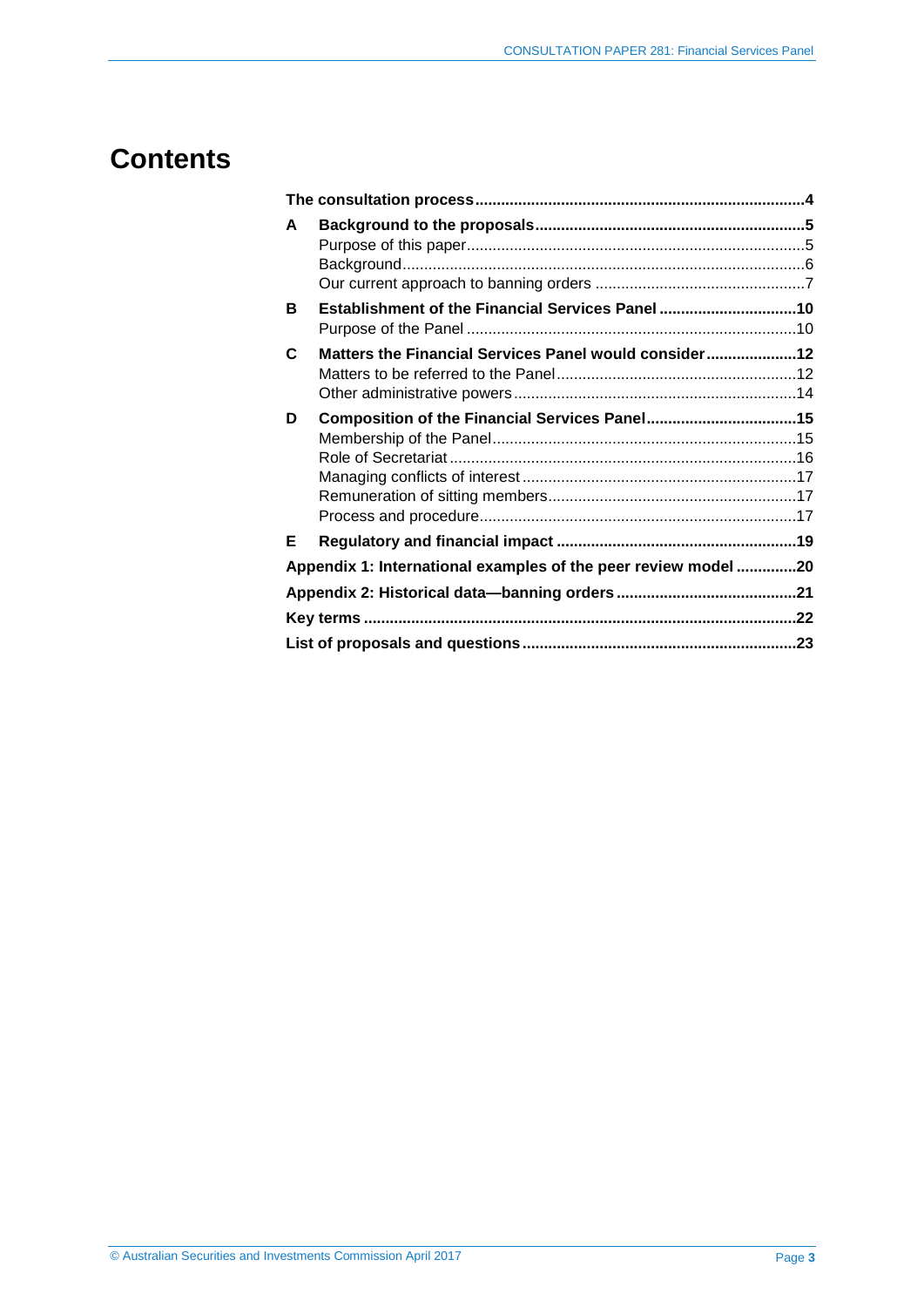## <span id="page-3-1"></span><span id="page-3-0"></span>**The consultation process**

You are invited to comment on our proposal to establish the Financial Services Panel. The proposals are only an indication of the approach we may take and are not our final policy.

As well as responding to the specific proposals and questions, we also ask you to describe any alternative approaches you think would achieve our objectives.

We are also keen to hear from you on any other issues you consider important.

Your comments will help us develop our policy on the Financial Services Panel.

#### **Making a submission**

You may choose to remain anonymous or use an alias when making a submission. However, if you do remain anonymous we will not be able to contact you to discuss your submission should we need to.

Please note we will not treat your submission as confidential unless you specifically request that we treat the whole or part of it (such as any personal or financial information) as confidential.

Please refer to our privacy policy at [www.asic.gov.au/privacy](http://www.asic.gov.au/privacy) for more information about how we handle personal information, your rights to seek access to and correct personal information, and your right to complain about breaches of privacy by ASIC.

Comments should be sent by 23 May 2017 to:

Breshna Ebrahimi Australian Securities and Investments Commission GPO Box 9827 Sydney NSW 2001 facsimile: (02) 9911 2414 email: [policy.submissions@asic.gov.au](mailto:policy.submissions@asic.gov.au)

#### **What will happen next?**

| Stage 1 | 11 April 2017 | Release of this consultation paper (CP 281) |
|---------|---------------|---------------------------------------------|
| Stage 2 | 23 May 2017   | Comments due on CP 281                      |
| Stage 3 | August 2017   | Anticipated establishment of Panel          |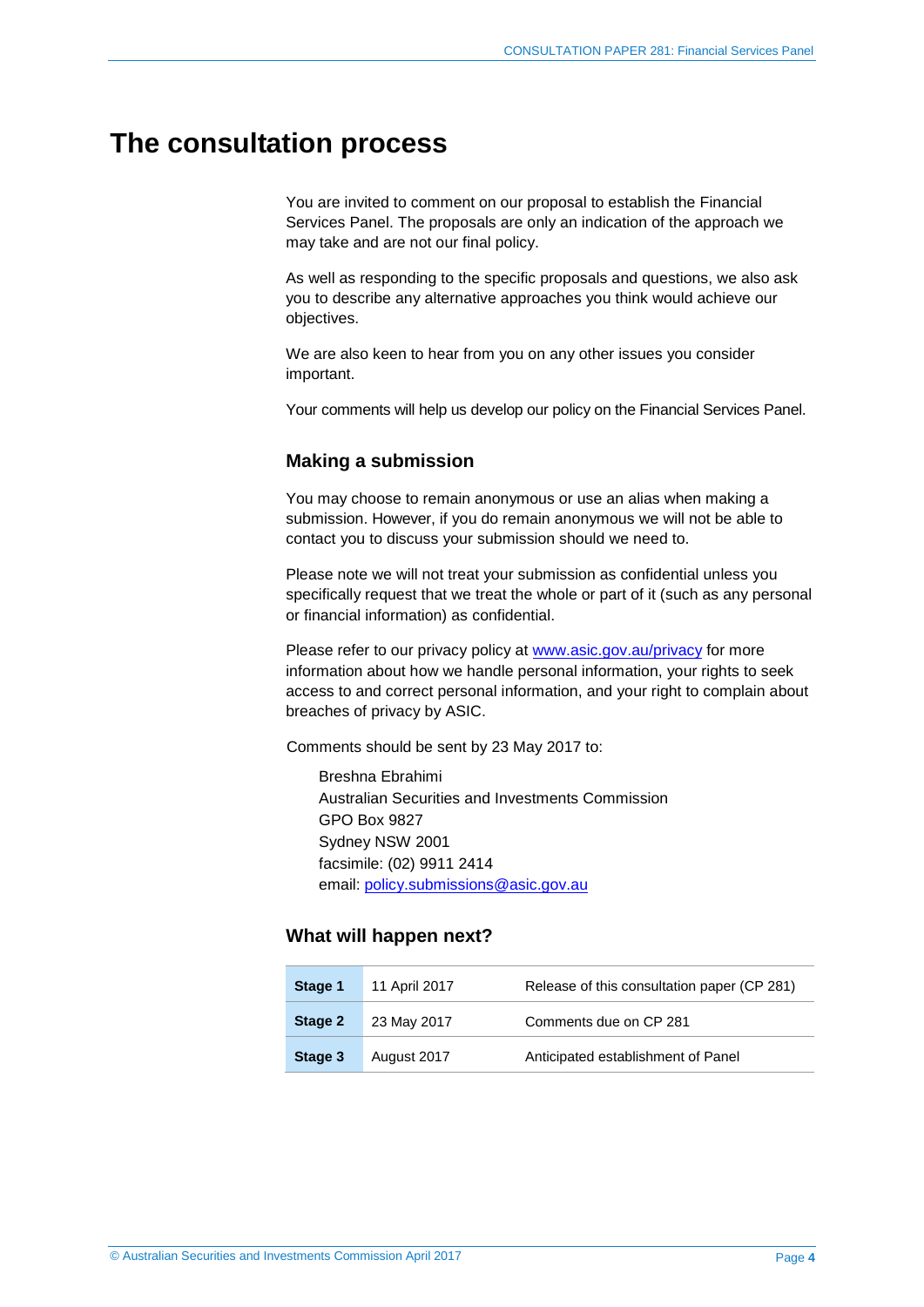## <span id="page-4-0"></span>**A Background to the proposals**

#### **Key points**

This paper sets out our proposal to establish the Financial Services Panel (Panel) to sit alongside our existing administrative processes in order to enhance the impact of our administrative decisions by way of peer review. Peer review is a form of co-regulation in Australia and overseas.

Initially, the Panel would be responsible for determining (in some circumstances), whether ASIC will make banning orders against individuals for misconduct in the financial services and credit industries. Over time we may expand the range of matters that the Panel may make decisions on.

In Section B of the consultation paper, we seek your feedback on how the Panel will improve regulatory outcomes.

In Section C, we set out the matters we propose the Panel would consider.

In Section D, we explain how conflicts of interest would be managed, and seek your feedback on the proposed composition of the Panel.

### <span id="page-4-1"></span>**Purpose of this paper**

- 1 The purpose of this paper is to set out our proposal to establish, through a form of co-regulation known as peer review, a Panel to:
	- (a) assist ASIC with making administrative decisions on certain matters relating to financial services and credit activities; and
	- (b) enhance the impact of ASIC's administrative decisions.

Note: See paragraphs [8–](#page-5-1)[9](#page-6-1) for more information on the peer review model and co-regulation.

2 ASIC has a wide range of administrative powers, including the power to make a banning order; issue infringement notices; and cancel, suspend or vary Australian Financial Services (AFS) licences and Australian credit licences (credit licences).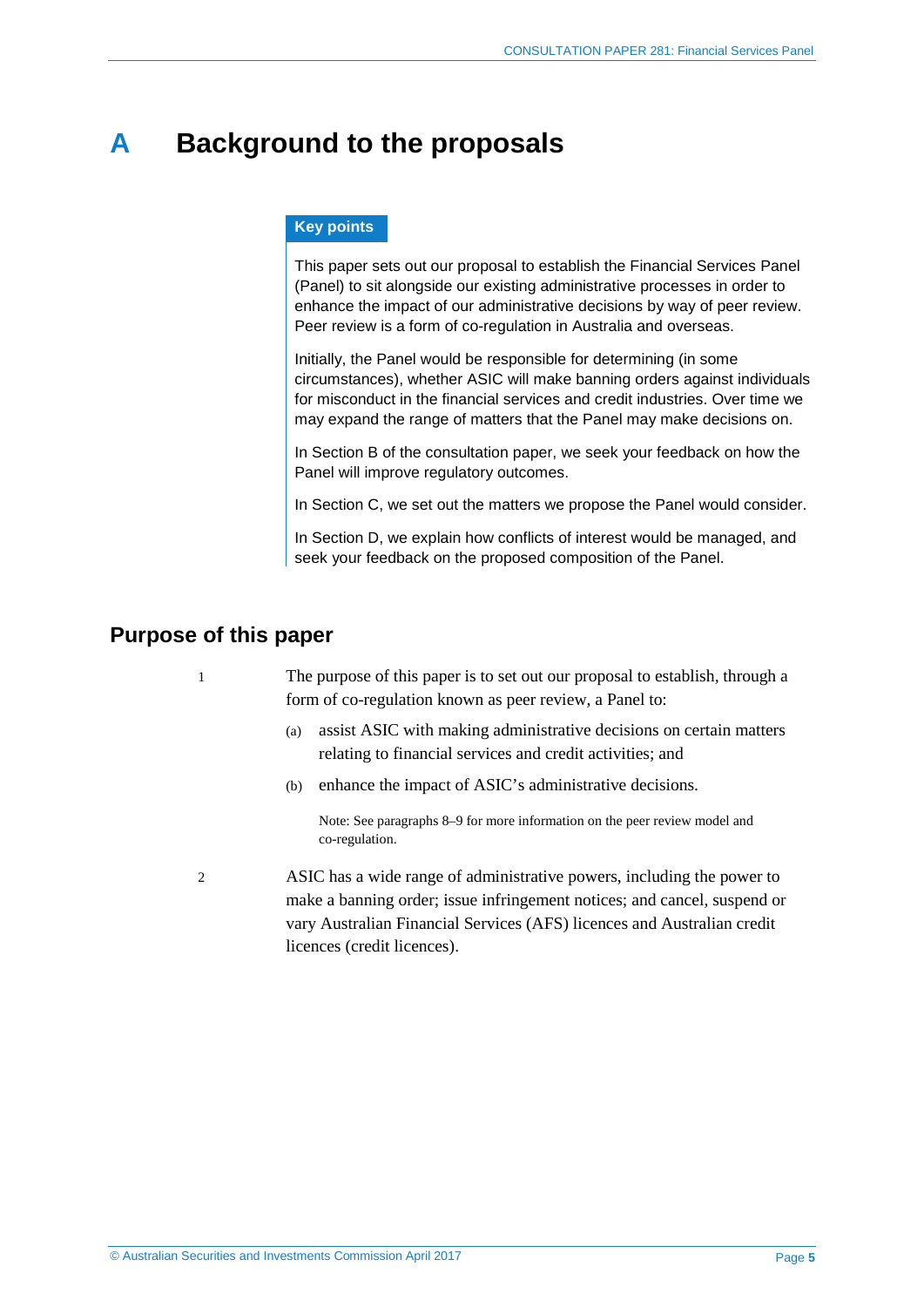3 The Panel would exist alongside our current process for undertaking administrative action against participants in the financial services industry and those engaged in credit activities. Currently, our powers to take administrative action, including holding hearings, are exercised by specialised ASIC staff members with relevant training and expertise with delegated power (delegates) under the *Australian Securities and Investments Commission Act 2001* (ASIC Act) and the *National Consumer Credit Protection Act 2009* (National Credit Act).

> Note: Delegates have all the powers given to ASIC under Div 6 of Pt 3 of the ASIC Act and Div 2 of Pt 6-5 of the National Credit Act, and are guided by the principles set out in [Regulatory Guide 8](http://www.asic.gov.au/regulatory-resources/find-a-document/regulatory-guides/rg-8-hearings-practice-manual/)*: Hearings practice manual* (RG 8).

4 The Panel would initially be responsible (in circumstances where the matter is referred to the Panel) for determining whether ASIC will make a banning order against an individual for misconduct in the course of providing financial services and/or engaging in certain credit activities. Specifically, the Panel would consider banning orders for misconduct by financial services participants (excluding corporate AFS licensees) and participants in the credit industry.

- 5 Over time, we may expand the range of matters that the Panel may make decisions on.
- 6 Establishing the Panel represents an opportunity for financial services and credit industry participants (industry participants) and/or non-industry participants with relevant expertise (e.g. lawyers and academics) to participate in ASIC's administrative decision making processes.

## <span id="page-5-0"></span>**Background**

7 In December 2015, the report of the ASIC Capability Review made a number of findings about ASIC. Of particular relevance to this consultation paper, recommendation 28 stated:

> ASIC to proactively develop opportunities to enhance the use of co-regulation for selected groups of the regulated population where this will deliver superior regulatory outcomes, including through strengthened licensing and registration regimes.

> Note: The ASIC Capability Review formed part of the Australian Government's response to the Financial System Inquiry, which recommended periodic reviews of the capabilities of financial and prudential regulators. The ASIC Capability Review Expert Panel presented its recommendations to the Assistant Treasurer, the Hon. Kelly O'Dwyer MP, on 4 December 2015.

<span id="page-5-1"></span>

8 Peer review is a form of co-regulation in Australia and overseas. The term 'co-regulation' refers to circumstances whereby government agencies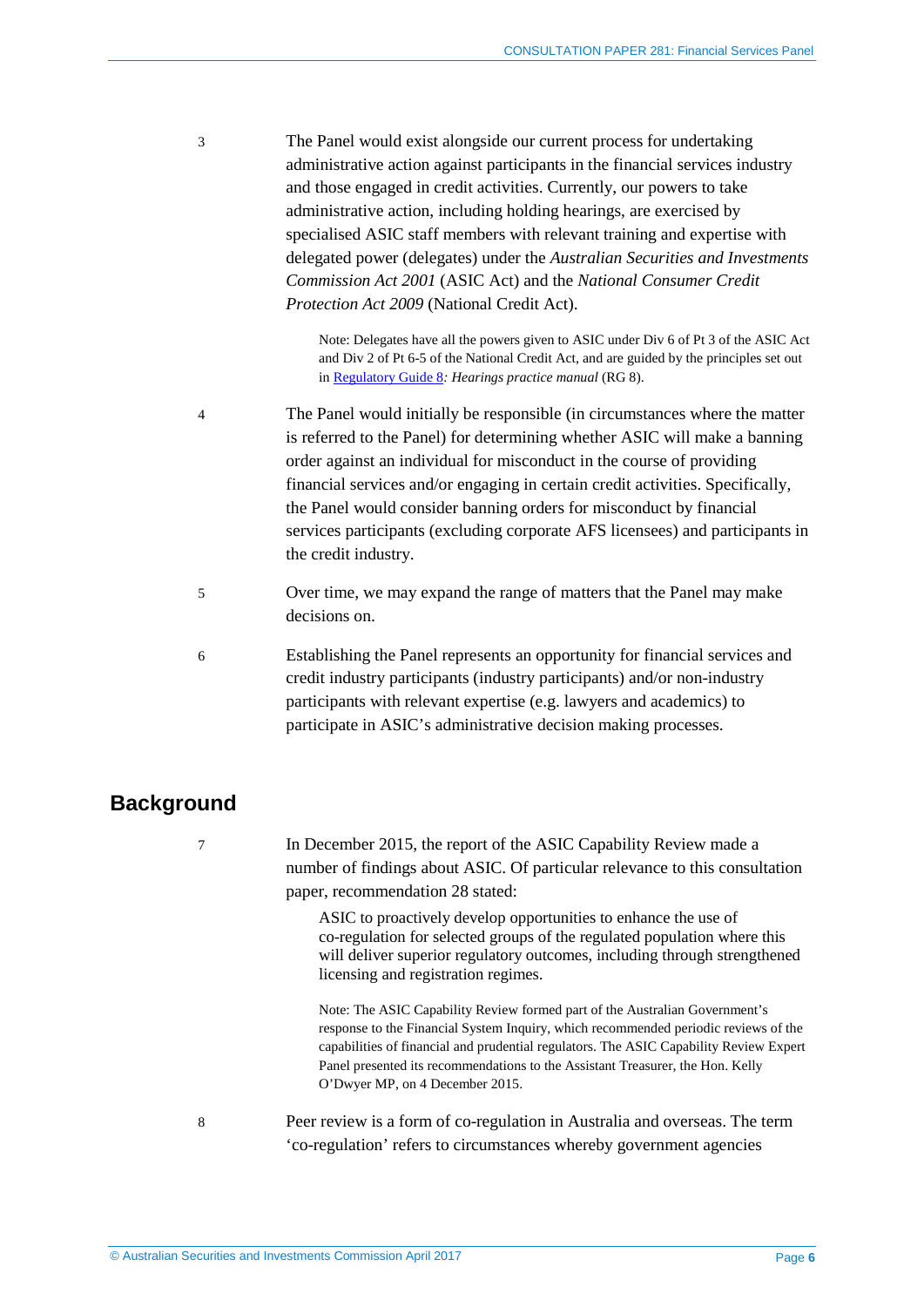administer and enforce regulatory arrangements in collaboration with industry.

Note: See [Appendix 1](#page-19-0) for some international examples of peer review bodies that are similar to the proposed Financial Services Panel.

- <span id="page-6-1"></span>9 Examples of peer review bodies in Australia include:
	- Takeovers Panel—regulates corporate control transactions in widely held Australian entities, primarily by the resolution of takeover disputes;
	- (b) Markets Disciplinary Panel (MDP)—responsible for disciplinary action against participant and market operators for alleged breaches of the market integrity rules. In this capacity, the MDP makes decisions about whether to issue infringement notices or accept enforceable undertakings;
	- (c) Companies Auditors Disciplinary Board (CADB)—independent peer review body established under the ASIC Act to act as an expert disciplinary tribunal on applications for the cancellation or suspension of the registration of auditors under the *Corporations Act 2001* (Corporations Act); and
	- (d) Liquidator registration and disciplinary committees—convened by ASIC under changes to the Corporations Act introduced by the *Insolvency Law Reform Act 2016*, including committees to consider and decide on applications for registration as a liquidator and some disciplinary matters involving registered liquidators.

### <span id="page-6-0"></span>**Our current approach to banning orders**

10 Among ASIC's wide range of administrative powers is the power to make a banning order.

> Note: Section 920B of the Corporations Act defines a banning order as a written order that prohibits the banned person from providing any financial services, whether as an AFS licensee or as a representative of such a licensee, or specified financial services in specified circumstances or capacities. Section 81 of the National Credit Act defines a banning order as a written order that prohibits a person from engaging in any credit activities or specified credit activities in specified circumstances or capacities.

11 Generally, ASIC can only make a banning order after giving the person the opportunity to appear or to be represented at a private hearing before us and to make submissions. We can make a banning order which has immediate effect, without giving the person the opportunity of a hearing, if they have been convicted of serious fraud or their licence has been suspended or cancelled.

Note: See s920A(3) of the Corporations Act and s80(5) of the National Credit Act.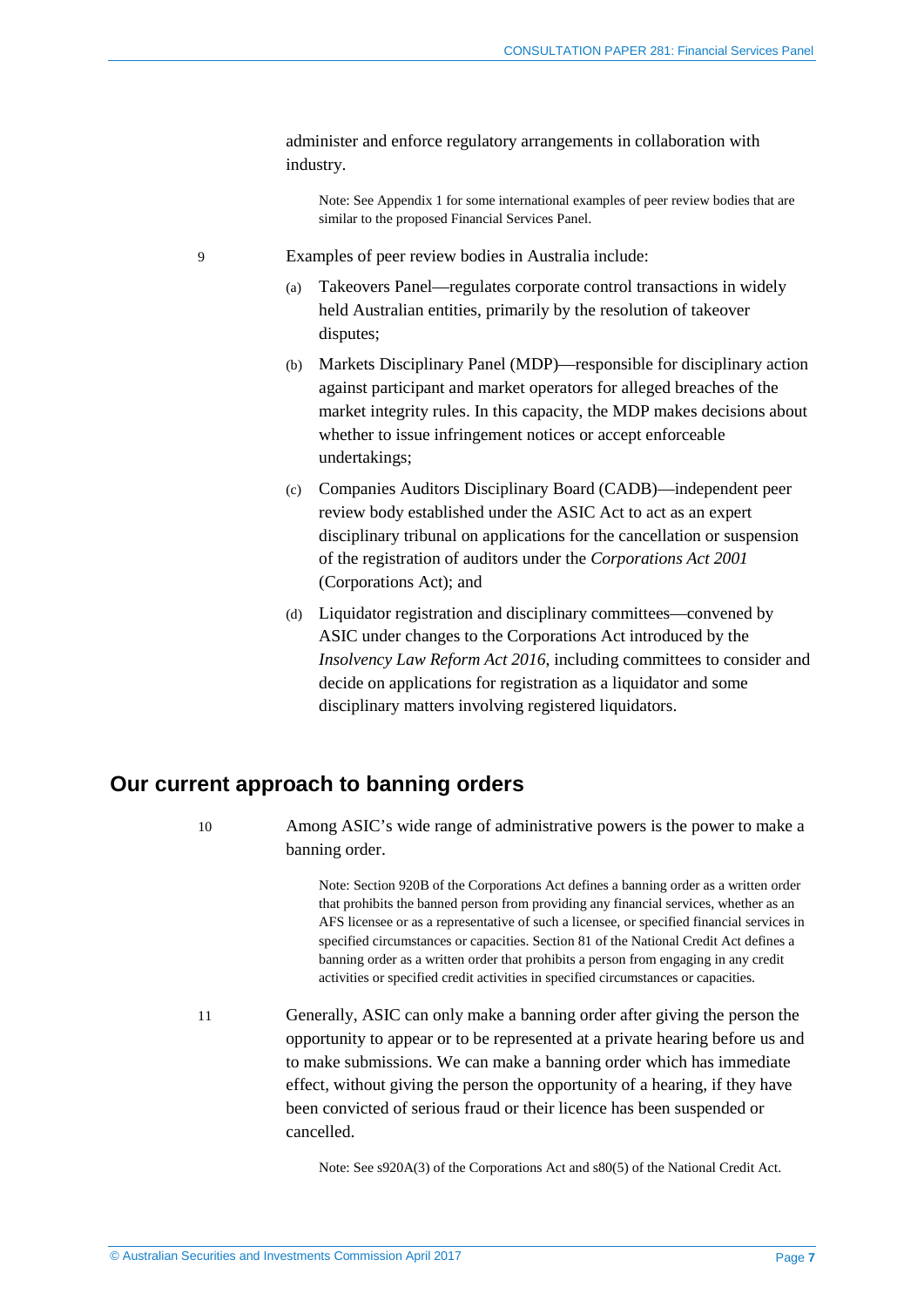- 12 As set out in [RG 8,](http://asic.gov.au/regulatory-resources/find-a-document/regulatory-guides/rg-8-hearings-practice-manual/) s59(1) of the ASIC Act and s285 of the National Credit Act, we must conduct administrative hearings with as little technicality and formality, and as expeditiously, as possible. However, we must bear in mind the need for a proper consideration of the issues in question and the legislative requirements of the corporations legislation (other than the excluded provisions).
- <span id="page-7-0"></span>13 We list the circumstances where we may make a banning order against a person under s920A of the Corporations Act in [Regulatory Guide 98](http://asic.gov.au/regulatory-resources/find-a-document/regulatory-guides/rg-98-licensing-administrative-action-against-financial-services-providers/) *Licensing: Administrative action against financial service providers* (RG 98).

Note: See RG 98.28 of [RG 98.](http://asic.gov.au/regulatory-resources/find-a-document/regulatory-guides/rg-98-licensing-administrative-action-against-financial-services-providers/)

<span id="page-7-1"></span>14 We list the circumstances where we may make a banning order against a person under s80 of the National Credit Act in [Regulatory Guide 218](http://asic.gov.au/regulatory-resources/find-a-document/regulatory-guides/rg-218-licensing-administrative-action-against-persons-engaging-in-credit-activities/) *Licensing: Administrative action against persons engaging in credit activities* (RG 218).

Note: See RG 218.32 o[f RG 218.](http://asic.gov.au/regulatory-resources/find-a-document/regulatory-guides/rg-218-licensing-administrative-action-against-persons-engaging-in-credit-activities/)

- 15 [RG 98](http://asic.gov.au/regulatory-resources/find-a-document/regulatory-guides/rg-98-licensing-administrative-action-against-financial-services-providers/) an[d RG 218](http://asic.gov.au/regulatory-resources/find-a-document/regulatory-guides/rg-218-licensing-administrative-action-against-persons-engaging-in-credit-activities/) also set out the factors we consider when deciding to make a banning order*.* These factors include those listed in Table 1 in [RG 98,](http://asic.gov.au/regulatory-resources/find-a-document/regulatory-guides/rg-98-licensing-administrative-action-against-financial-services-providers/) which include:
	- (a) the nature and seriousness of the suspected misconduct;
	- (b) internal controls;
	- (c) conduct after the alleged contravention occurs;
	- (d) the expected level of public benefit;
	- (e) likelihood that:
		- (i) the person's behaviour will change in response to a particular action; or
		- (ii) other industry participants will be deterred from engaging in similar conduct through greater awareness of its consequences; and
	- (f) mitigating factors.
- 16 Under both the Corporations Act and the National Credit Act, a banning order may be permanent or for a specified period. For examples of factors likely to lead to a banning for a greater or lesser period of time in the financial services context, see Table 2 i[n RG 98.](http://asic.gov.au/regulatory-resources/find-a-document/regulatory-guides/rg-98-licensing-administrative-action-against-financial-services-providers/)
- 17 A longer banning period will apply to a person assessed as posing a higher risk.
- 18 In our risk assessment, we consider what the person's conduct shows about them and their motivation, if any, for engaging in the conduct. For example, we are likely to consider that: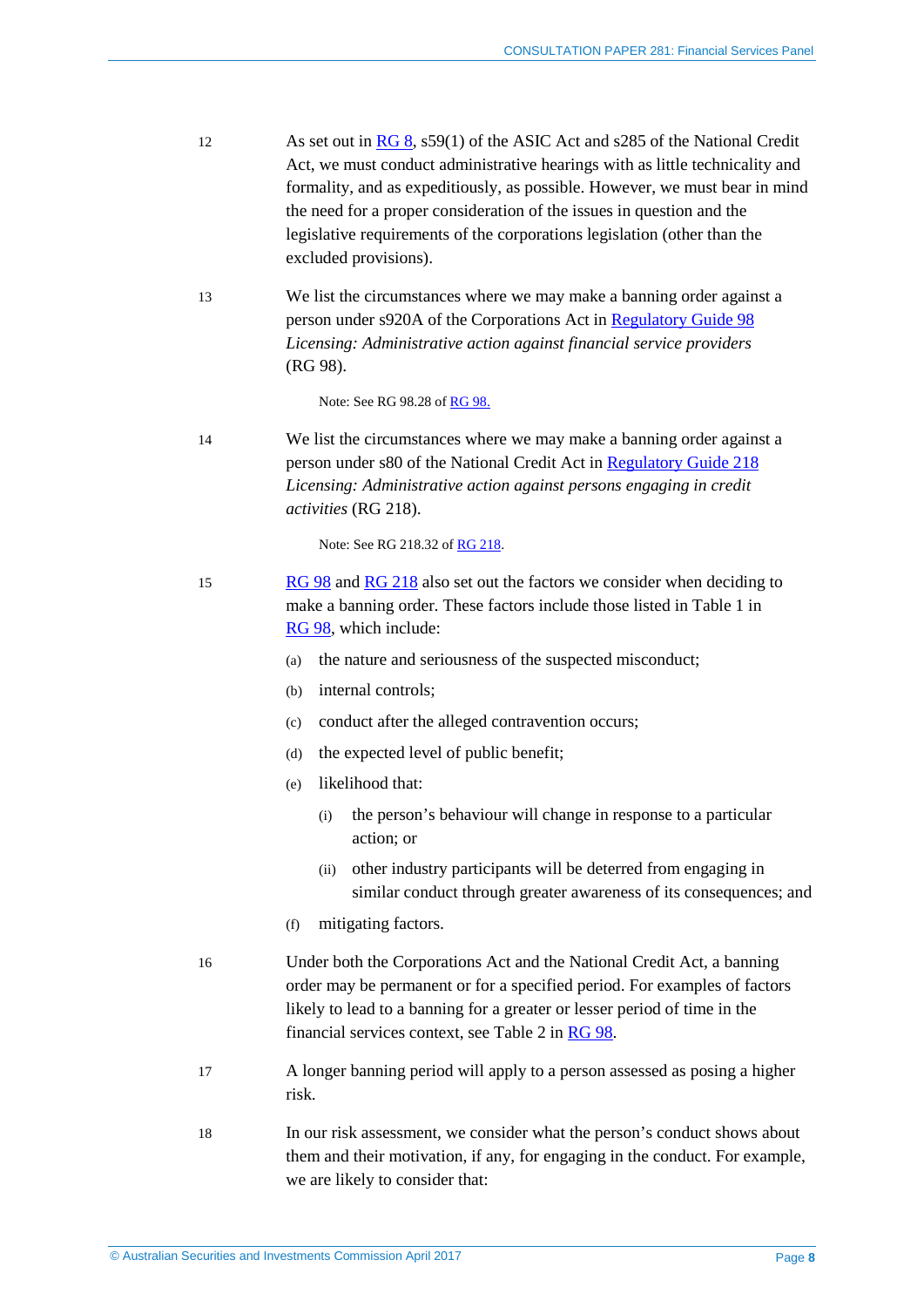- (a) a person who has acted dishonestly, or has chosen to engage in conduct despite knowing that it could potentially adversely affect others, poses a higher risk than a person who should have realised the potential for adverse consequences to others but did not, or a person whose misconduct is the result of being careless; and
- (b) a person who shows a deliberate disregard for compliance with the law poses a higher risk than a person who fails to comply due to incompetence.
- 19 Multiple instances of misconduct can increase the seriousness of risk that the person poses to investors and consumers if they are not banned and may lead to a longer banning period.
- 20 We emphasise that each case will depend on its particular circumstances and will be determined on a case-by-case basis.
- 21 [Table 3](#page-20-1) in Appendix 2 of this consultation paper summarises the number and types of financial services and credit banning orders we have made in each of the last three financial years.
- 22 The total banning orders figures in the table include all matters—that is, matters that were significant, complex or novel, as well as those that were simple, uncontested or made without a hearing.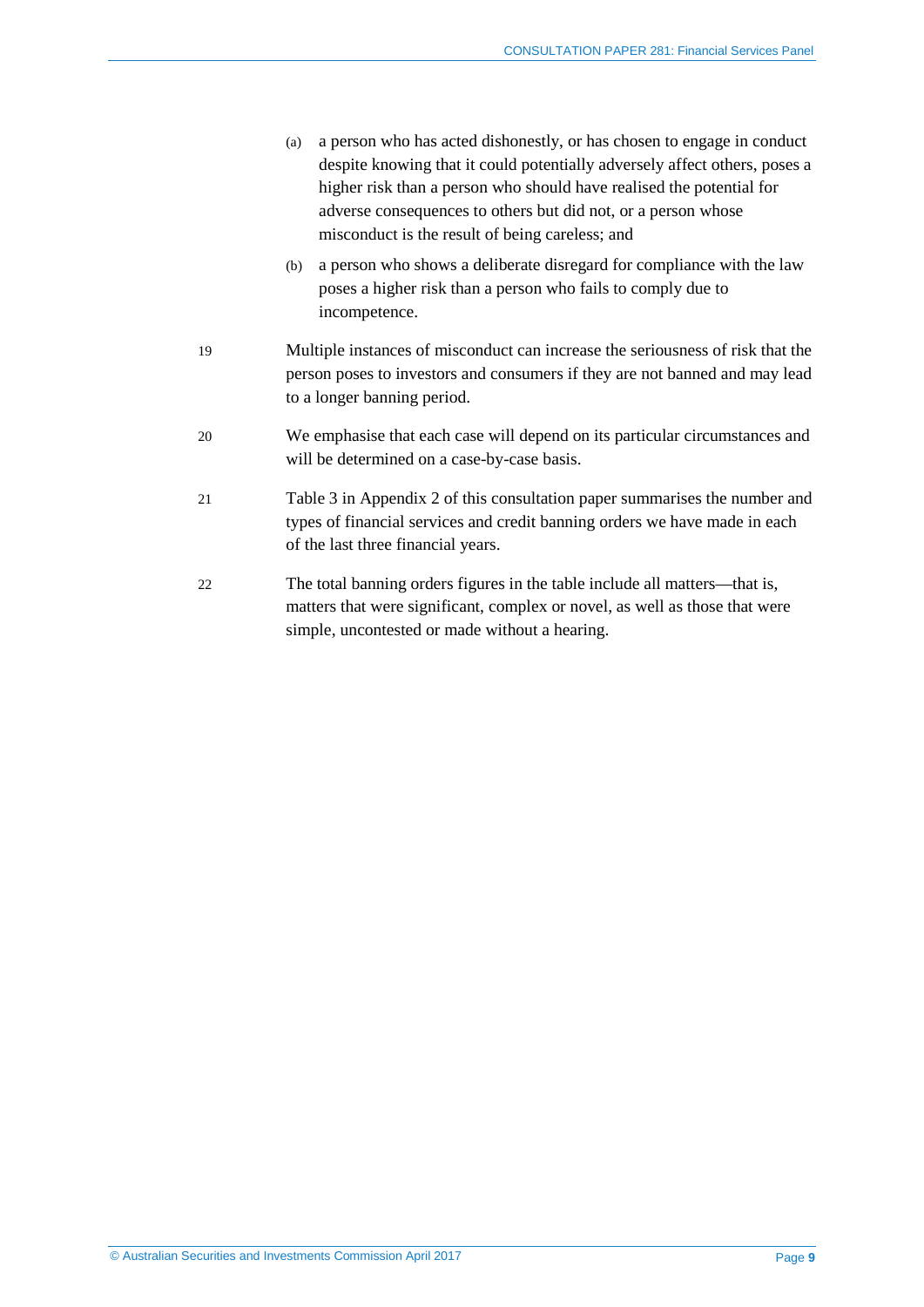## <span id="page-9-0"></span>**B Establishment of the Financial Services Panel**

#### **Key points**

We anticipate that the Panel may improve regulatory outcomes by ensuring that ASIC's administrative decisions take into account current industry practices. This would be achieved through the participation of industry participants or non-industry participants with relevant experience and expertise.

### <span id="page-9-1"></span>**Purpose of the Panel**

#### **Proposal**

- **B1** We propose that establishing the Panel may improve regulatory outcomes by:
	- (a) assisting ASIC with making administrative decisions on certain matters relating to financial services and credit activities; and
	- (b) enhancing the impact of ASIC's administrative decisions.

#### *Your feedback*

B1Q1 How would the Panel improve regulatory outcomes?

B1Q2 How do you see the Panel, as a peer review mechanism, enhancing the impact of ASIC's administrative decisions?

#### **Rationale**

- <span id="page-9-2"></span>23 Establishing the Panel may assist with improving regulatory outcomes by:
	- (a) ensuring that ASIC's administrative decisions are based on a thorough understanding of current industry practice and standards;
	- (b) bringing a broader range of experiences and perspectives into the decision-making process;
	- (c) increasing awareness of the decisions being made by ASIC and the standards they set; and
	- (d) potentially increasing the significance of decisions—both for the individual who is subject to the potential banning, and for other market participants—when these decisions are made with peer involvement.
- <span id="page-9-3"></span>24 This is consistent with generally recognised benefits of effective coregulation, for example by:
	- (a) utilising the expertise of the regulated population;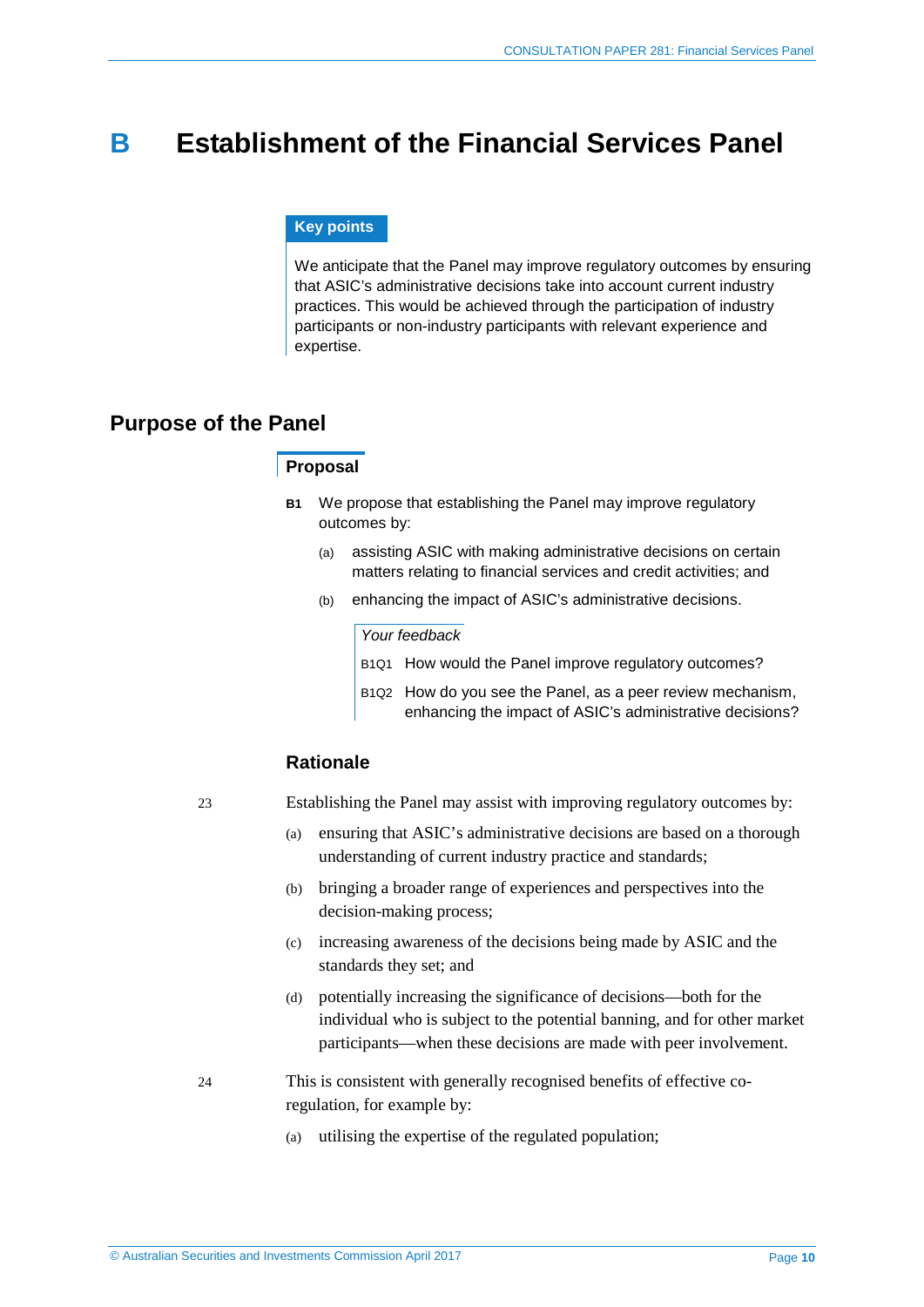- (b) being potentially more flexible and adaptable, and therefore suited to monitor and deal with market and technical innovations; and
- (c) being more likely to secure the cooperation of the regulated population.
- <span id="page-10-0"></span>25 Conversely, a peer based model may have potential disadvantages, including risks of:
	- (a) inconsistency in the decisions made;
	- (b) decisions not aligning with ASIC policy;
	- (c) decisions being made by people who are less regularly engaged with the legal standards and concepts involved;
	- (d) potential community concerns that the industry is judging itself; and
	- (e) increasing costs due to more people being involved in the decision-making process.
- <span id="page-10-1"></span>26 However, as explained in Section C, to potentially mitigate these concerns, we propose that the Panel would:
	- (a) include an ASIC staff member who is specialised and trained in making these types of decisions; and
	- (b) only make decisions on a subset—rather than all—of ASIC's administrative decisions.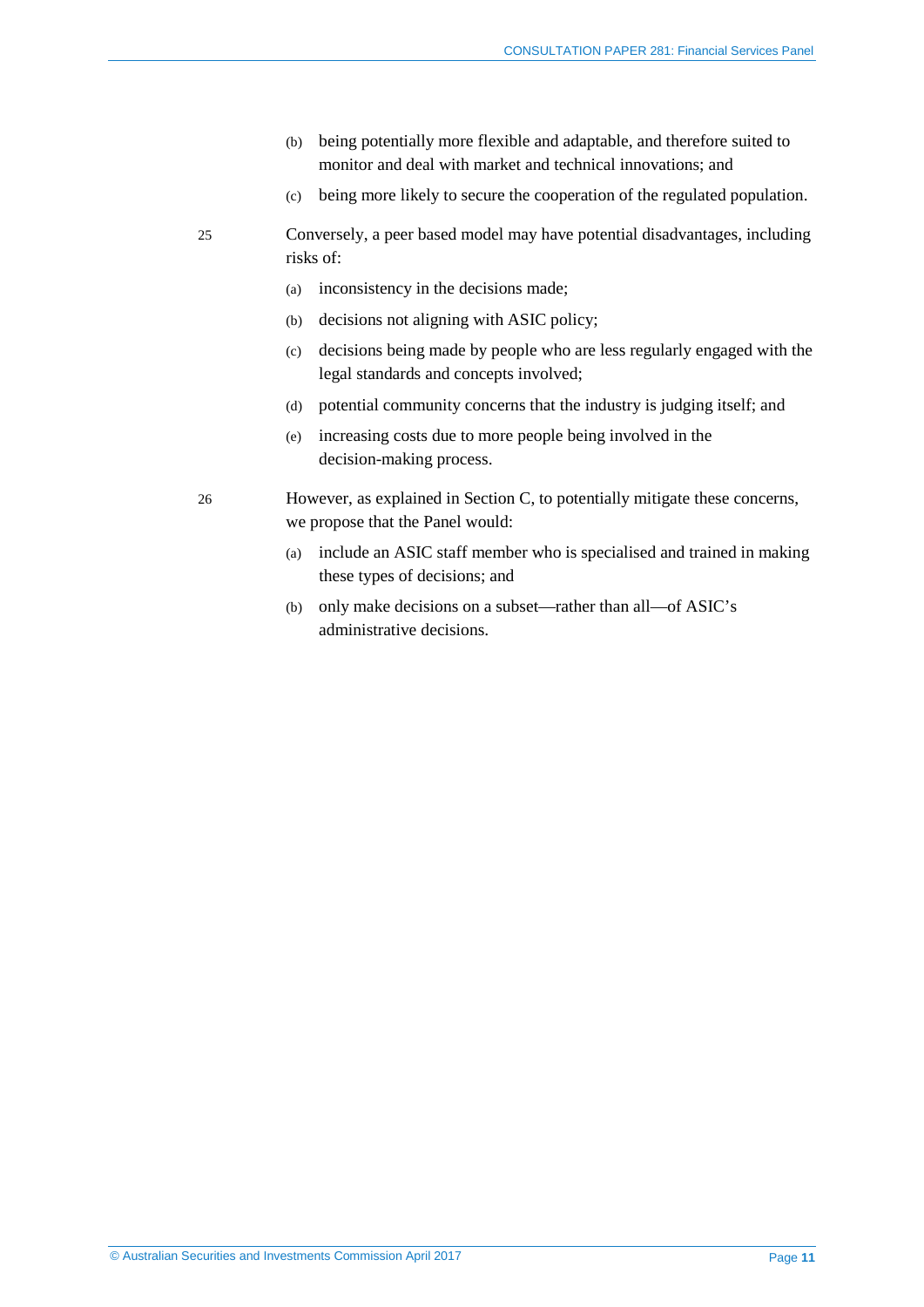## <span id="page-11-0"></span>**C Matters the Financial Services Panel would consider**

#### **Key points**

We propose that the Panel would initially be responsible for determining whether ASIC would make banning orders for misconduct by financial services participants (excluding corporate AFS licensees) and participants in the credit industry.

We would refer a particular matter to the Panel where it is appropriate for peer review because of its significance, complexity or novelty.

Over time we may expand the range of matters that the Panel may make decisions on.

### <span id="page-11-1"></span>**Matters to be referred to the Panel**

| 27 | We would delegate to the Panel our power to ban a person from providing<br>financial services and/or engaging in credit activities by making a banning<br>order. This power is available to us under s920A of the Corporations Act and<br>s80 of the National Credit Act: see paragraphs 13–14.                                                                                                                                       |
|----|---------------------------------------------------------------------------------------------------------------------------------------------------------------------------------------------------------------------------------------------------------------------------------------------------------------------------------------------------------------------------------------------------------------------------------------|
| 28 | Consistent with our current approach to banning orders, and as per our<br>powers under s920B(2) of the Corporations Act and s81(2) of the National<br>Credit Act, the banning orders imposed by the Panel would either be<br>permanent or for a specified period.                                                                                                                                                                     |
| 29 | We would not refer a matter to the Panel where the grounds for making a<br>banning order do not require giving the person the opportunity of a hearing.                                                                                                                                                                                                                                                                               |
| 30 | We would refer a matter to the Panel where it is appropriate for peer review<br>because of its significance, complexity or novelty. Whether a matter is<br>appropriate will depend on the facts of each matter.                                                                                                                                                                                                                       |
| 31 | While it would be possible to refer all banning matters to the Panel, this<br>would increase the cost of the process and the demands placed on Panel<br>members. We consider this would only be justified where the potential<br>benefits of having a Panel decision (see paragraphs 23–24) outweigh the<br>additional costs of doing so. These potential benefits are greatest where the<br>matter is significant, complex or novel. |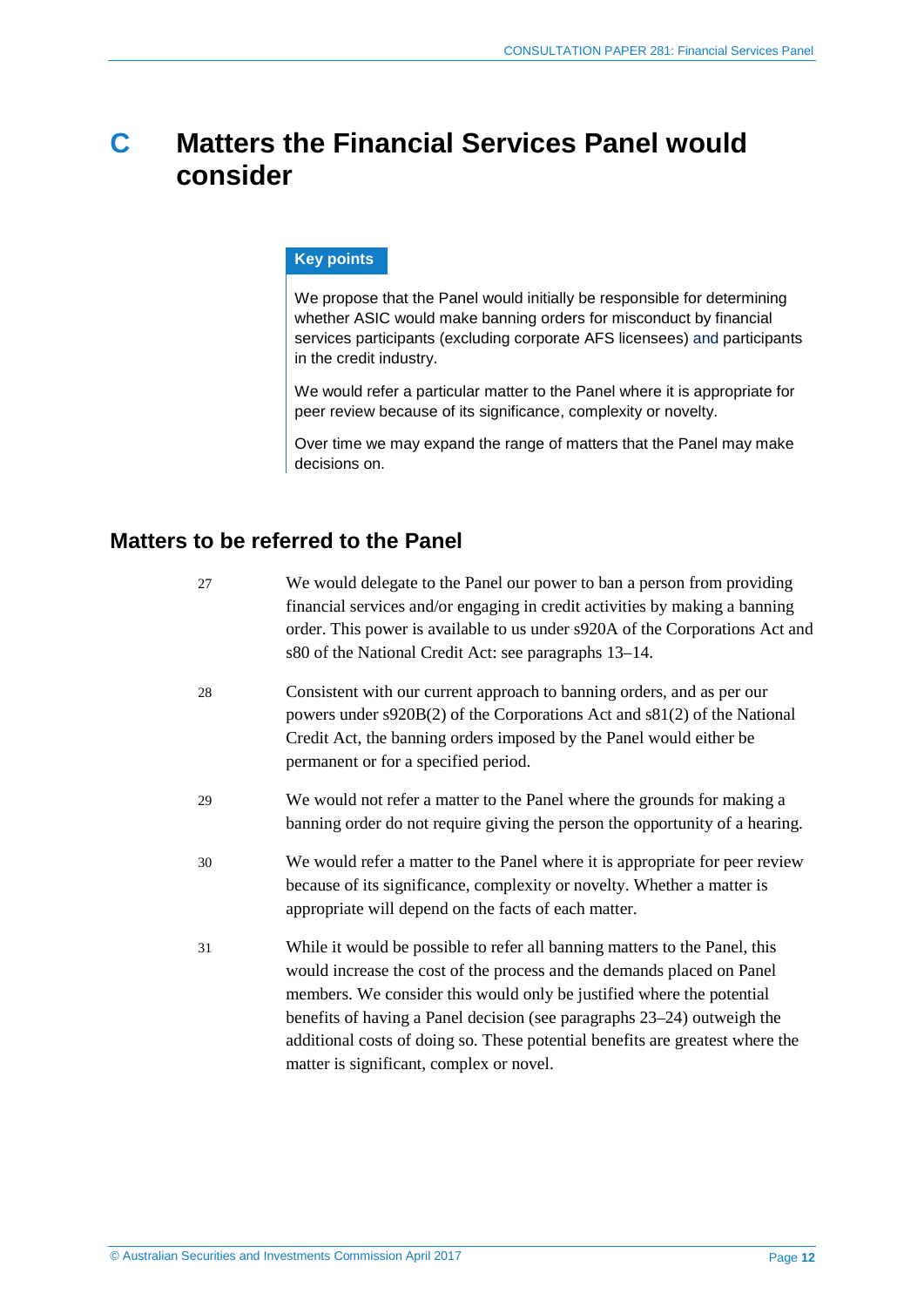#### **Proposal**

**C1** We propose that when a matter is referred to the Panel, the Panel would be responsible for determining whether ASIC will make a banning order against an individual for misconduct in the course of providing financial services (as defined in s766A of the Corporations Act) and/or engaging in credit activities (as defined in s6 of the National Credit Act). Specifically, the Panel would consider banning orders for misconduct by financial services participants (excluding corporate AFS licensees) and participants in the credit industry.

#### *Your feedback*

- C1Q1 What are your views on the Panel initially only being referred matters to consider that relate to the making of banning orders?
- C1Q2 What other areas of regulatory priority should be included in the scope of the matters to be considered by the Panel (in addition to individual misconduct in the financial services and credit industries) either now or in the future?

#### **Proposal**

- **C2** In deciding whether to refer a matter to the Panel, we would consider whether it is appropriate for peer review because of its significance. complexity or novelty. Whether a matter is appropriate will depend on the facts of each matter. In addition, we would take into account:
	- (a) the objects of Ch 7 of the Corporations Act, that is to promote:
		- (i) confident and informed decision making by consumers of financial products and services while facilitating efficiency, flexibility and innovation in the provision of those products and services; and
		- (ii) fairness, honesty and professionalism by those who provide financial services; and

Note: See s760A(a) and (b) of the Corporations Act. We also take into account the objects of the ASIC Act as contained in s1(2).

(b) the objects of the National Credit Act, that is to better inform consumers and prevent them from being in unsuitable credit contracts.

Note: See s111 in Div 1 of Ch 3 of the National Credit Act.

#### *Your feedback*

- C2Q1 Is 'complexity, significance or novelty' an appropriate measure for the types of matters to be considered by the Panel?
- C2Q2 What are your views on how ASIC should distinguish between 'complex' and 'simple' matters and which do you see as more appropriate to be considered by the Panel?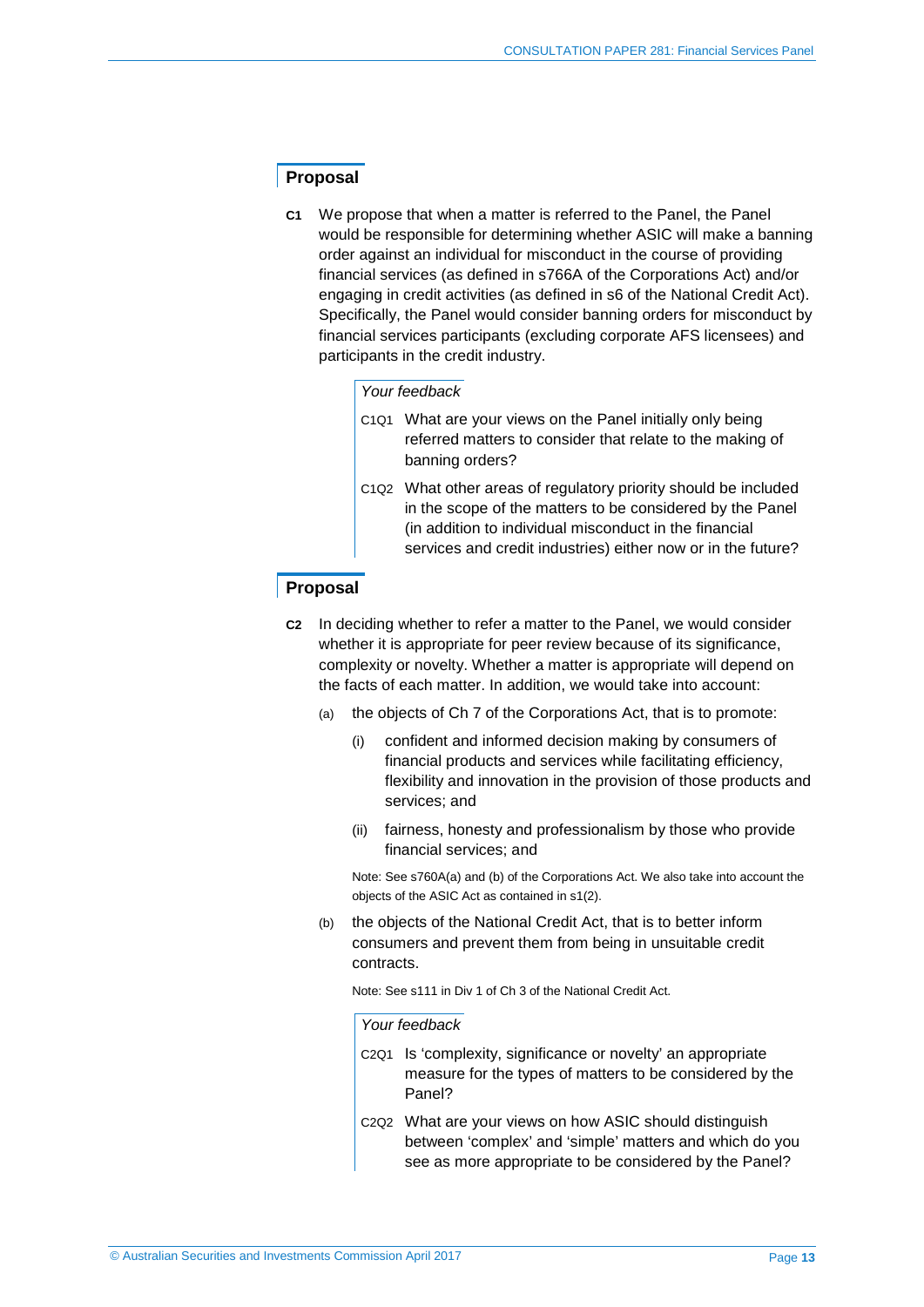C2Q3 What alternative or additional criteria should be used to assist in determining which matters would be referred to the Panel?

#### **Proposal**

**C3** We propose that only matters that are contested by the notice recipient (Recipient) would be referred to the Panel.

#### *Your feedback*

C3Q1 Should uncontested matters also be referred to the Panel?

### <span id="page-13-0"></span>**Other administrative powers**

32 We are not proposing to delegate our other administrative powers to the Panel at this stage.

#### **Proposal**

- **C4** We may consider expanding the Panel's powers and/or the scope of the matters to be referred to the Panel in the future. Some examples of powers that we may delegate to the Panel in the future include the power to:
	- (a) issue infringement notices;
	- (b) refuse an AFS licence or credit licence application;
	- (c) impose conditions on an AFS licence or credit licence; and/or
	- (d) cancel or suspend an AFS licence or credit licence.

#### *Your feedback*

C4Q1 What other administrative powers should we delegate to the Panel (in addition to the power to make banning orders) now or in the future?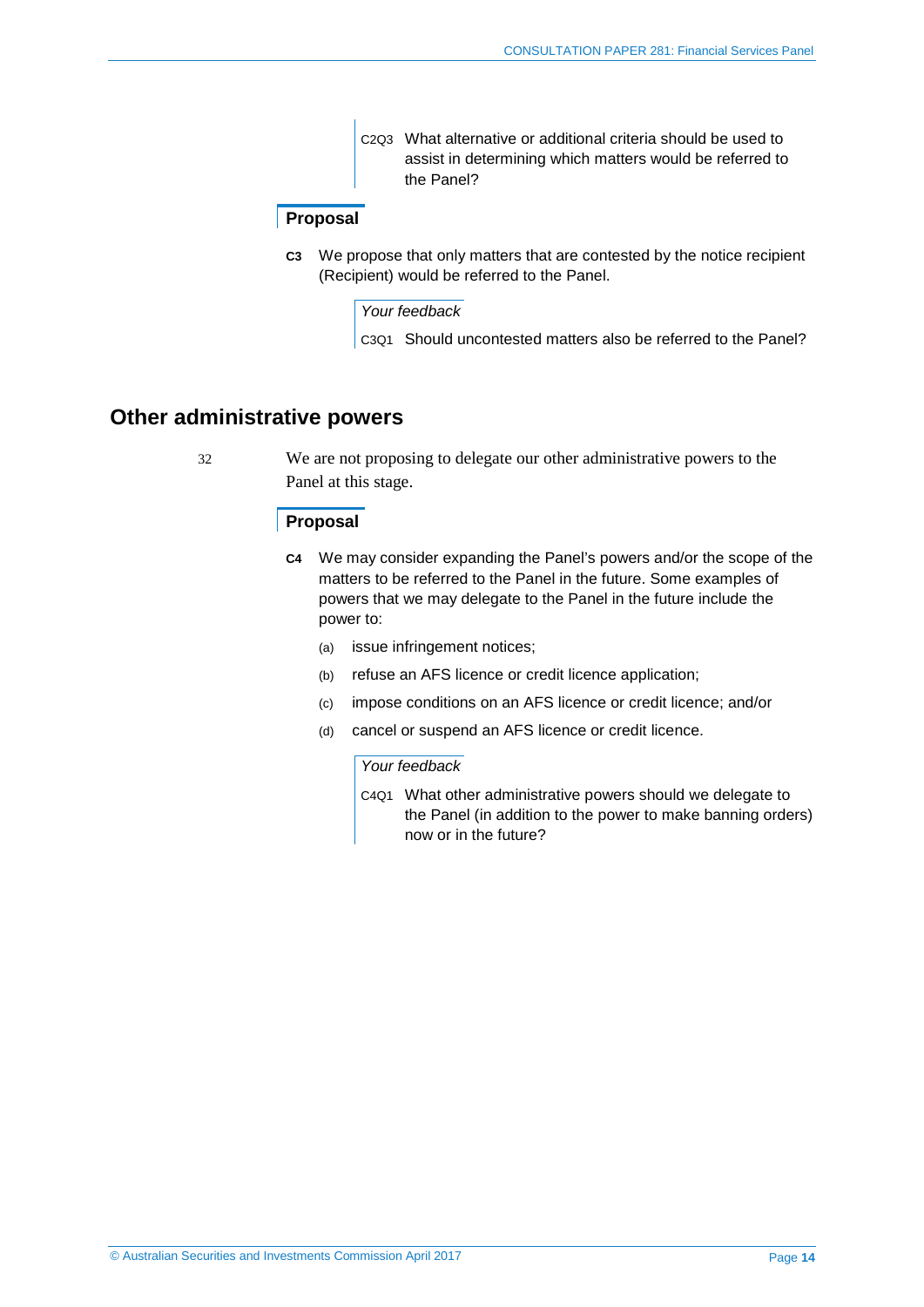## <span id="page-14-0"></span>**D Composition of the Financial Services Panel**

#### **Key points**

We propose that the Panel would generally be comprised of three sitting members with up to two industry participants or non-industry participants and at least one ASIC staff member.

The Panel's members would be appropriately remunerated and ASIC secretariat personnel would be appointed to assist them with administrative tasks.

Where an actual or perceived conflict of interest is determined, a Panel member would not be able to hear, or continue to hear, the matter.

### <span id="page-14-1"></span>**Membership of the Panel**

| 33 | We propose that the Panel would usually consist of three sitting members to<br>ensure that an outcome is achieved (by simple majority vote) if there are<br>differences of views among the members.                                                                                                                                                                          |
|----|------------------------------------------------------------------------------------------------------------------------------------------------------------------------------------------------------------------------------------------------------------------------------------------------------------------------------------------------------------------------------|
| 34 | Up to two of the three sitting members would be industry participants and/or<br>non-industry participants and the remaining member(s) would be ASIC staff.                                                                                                                                                                                                                   |
| 35 | We propose that an ASIC staff member would sit on the Panel, as this will<br>ensure there is a Panel member who is specialised and trained in these types<br>of decisions, and is familiar with the law and ASIC's policy and guidance.<br>An ASIC staff member on the Panel would also mitigate the potential<br>disadvantages of a peer based model: see paragraphs 25–26. |
| 36 | See Appendix 1 for examples of different models of membership adopted in<br>international peer review models.                                                                                                                                                                                                                                                                |

#### **Proposal**

**D1** We propose that one of the three options set out in [Table 1](#page-15-1) would form the basis for selecting members of the Panel.

#### *Your feedback*

- D1Q1 Of the options for the Panel's composition that we have set out in Table 1, which is the most suitable for the Panel's purpose?
- D1Q2 Are there other options for the Panel's composition that we should consider? Please explain.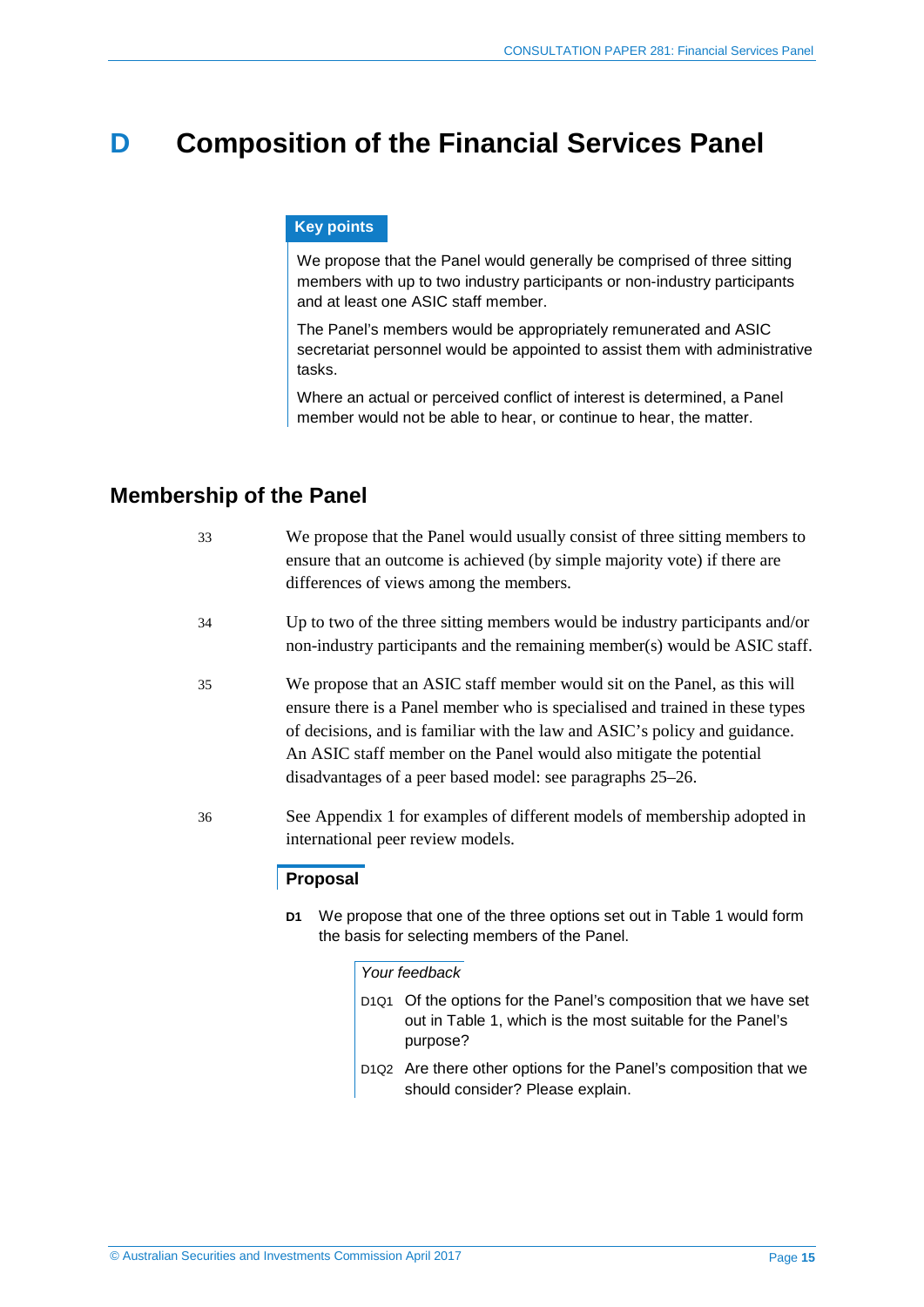| <b>Option</b> |                                                                       | <b>Description</b>                                                                                                                                                                                                                                     |  |
|---------------|-----------------------------------------------------------------------|--------------------------------------------------------------------------------------------------------------------------------------------------------------------------------------------------------------------------------------------------------|--|
| 1.            | Industry participants only                                            | Up to two members to be drawn from a pool of industry<br>participants. The third member would be an ASIC staff<br>member.                                                                                                                              |  |
| 2.            | Industry and non-industry participants<br>from a range of professions | Up to two members to be drawn from a pool comprised of<br>industry participants and non-industry participants with relevant<br>expertise (e.g. lawyers, academics and consumer<br>representatives). The third member would be an ASIC staff<br>member. |  |
| 3.            | Industry and independent participants                                 | One member to be an industry participant, and one member to<br>be a participant independent of the financial services and<br>credit industries (e.g. experienced Tribunal member). The third<br>member would be an ASIC staff member.                  |  |

#### <span id="page-15-1"></span>**Table 1: Proposed options for selecting members of the Financial Services Panel**

#### **Rationale**

#### **Option 1: Industry participants only**

37 This approach may ensure that non-ASIC Panel members would have current experience and expertise relevant to the matter being decided by the Panel.

#### **Option 2: Industry and non-industry participants from a range of professions**

38 This approach would broaden the range of experience, expertise and perspective brought to bear by the Panel.

#### **Option 3: Industry and independent participants**

39 This approach would further broaden the range of experience and expertise that Panel members would bring to bear; however, this range of experience and expertise may be less relevant to the particular matter being decided by the Panel.

### <span id="page-15-0"></span>**Role of Secretariat**

- 40 We would establish a secretariat comprised of ASIC staff members to assist the sitting members of the Panel.
- 41 Secretariat staff would provide support to the Panel by assisting members to prepare for hearings and undertaking other administrative tasks. The Secretariat would also have an important role in identifying and managing conflicts of interest.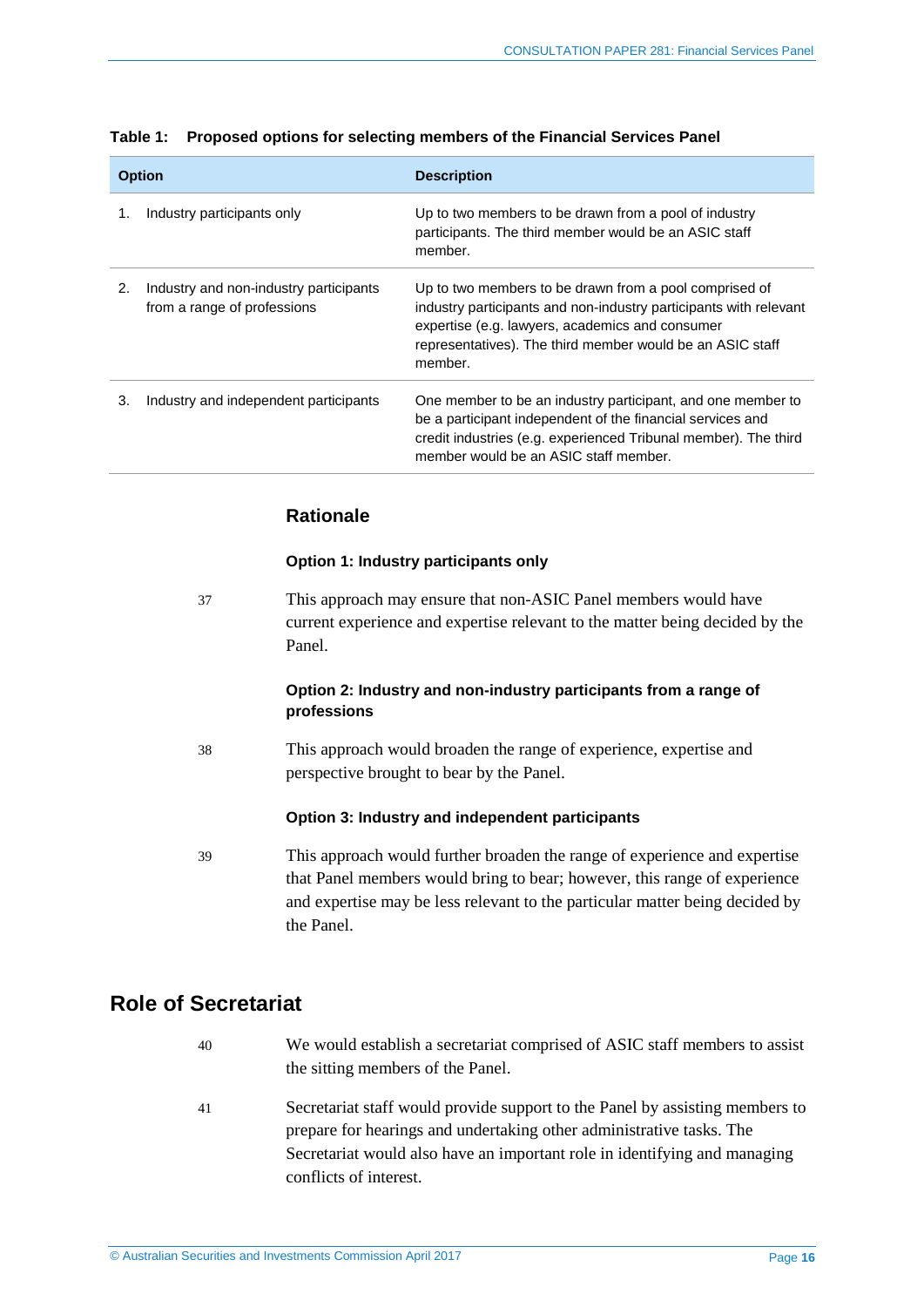## <span id="page-16-0"></span>**Managing conflicts of interest**

| 42 | We would ensure thorough processes are in place to identify and manage |
|----|------------------------------------------------------------------------|
|    | conflicts of interest.                                                 |

- 43 Where a Panel member has an interest that could conflict with the proper performance of their functions in determining a matter they are scheduled to hear, or are hearing, they would be required to disclose that interest.
- 44 Where an actual or perceived conflict of interest is determined, a Panel member would not be able to hear, or continue to hear, the matter.

### <span id="page-16-1"></span>**Remuneration of sitting members**

45 Generally, the payment of Panel members (other than ASIC staff) would be consistent with item 8 in 'Part 2 – Fees' of the Remuneration Tribunal's *[Determination 2015/20: Remuneration and Allowances for Holders of Part-](http://remtribunal.gov.au/media/documents/2016/2015-determinations/2015-20-principal-determination-remuneration-and-allowances-for-holders-of-part-time-public-office/2015-20-PTOH-Determination-1.1.2016.pdf)[Time Public Office](http://remtribunal.gov.au/media/documents/2016/2015-determinations/2015-20-principal-determination-remuneration-and-allowances-for-holders-of-part-time-public-office/2015-20-PTOH-Determination-1.1.2016.pdf)* (PDF 761KB).

### <span id="page-16-2"></span>**Process and procedure**

| -46 | The Panel members would be required to conduct hearings in accordance         |
|-----|-------------------------------------------------------------------------------|
|     | with Div 6 of Pt 3 of the ASIC Act and Div 2 of Pt 6-5 of the National Credit |
|     | Act and with the principles set out in RG 8.                                  |
| 47  | We may publish further guidance for industry in relation to the procedures    |
|     | the Panel will follow, after the consultation period.                         |

48 [Table 2](#page-16-3) sets out the main stages of the Panel process generally.

#### <span id="page-16-3"></span>**Table 2: Panel process and procedure**

| <b>Stage</b> | <b>Description</b>                                                                                                                                                                                |
|--------------|---------------------------------------------------------------------------------------------------------------------------------------------------------------------------------------------------|
|              | Investigation conducted and ASIC belief formed as to whether the suspected misconduct is<br>appropriate for peer review because of its complexity, significance, or novelty.                      |
| 2            | Areas of concern, opportunity to be heard, and relevant material is given by ASIC to Recipient.                                                                                                   |
| 3            | If Recipient wishes to be heard in relation to ASIC's concern, sitting members of Panel are<br>convened and briefed.                                                                              |
| 4            | Recipient provided with notification of:<br>• hearing date; and<br>• Panel members who will hear the matter.<br>Recipient given opportunity to raise any conflict of interest concerns with ASIC. |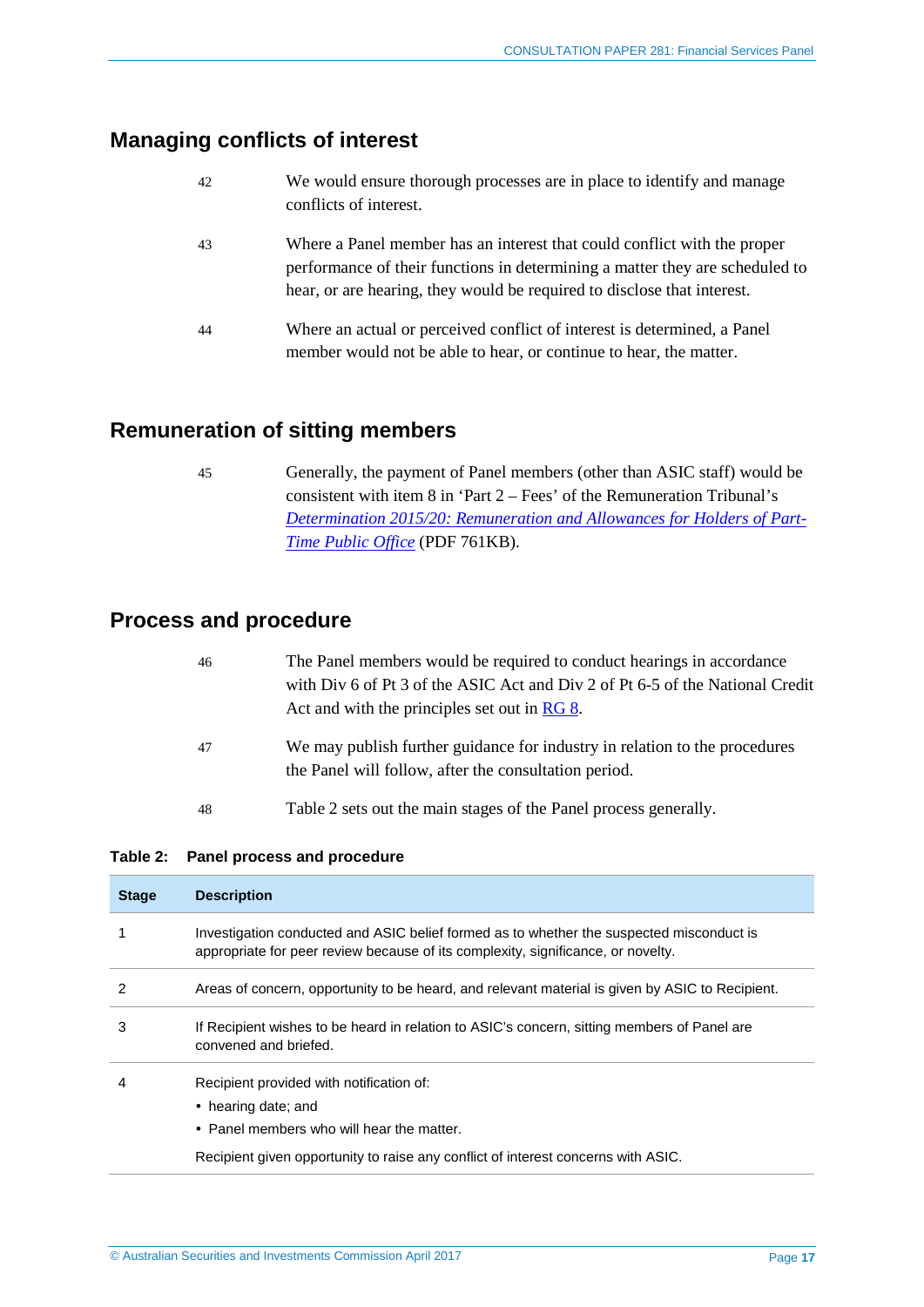| <b>Stage</b> | <b>Description</b>                                    |
|--------------|-------------------------------------------------------|
|              | Panel conducts hearing.                               |
|              | If appropriate, banning order made against Recipient. |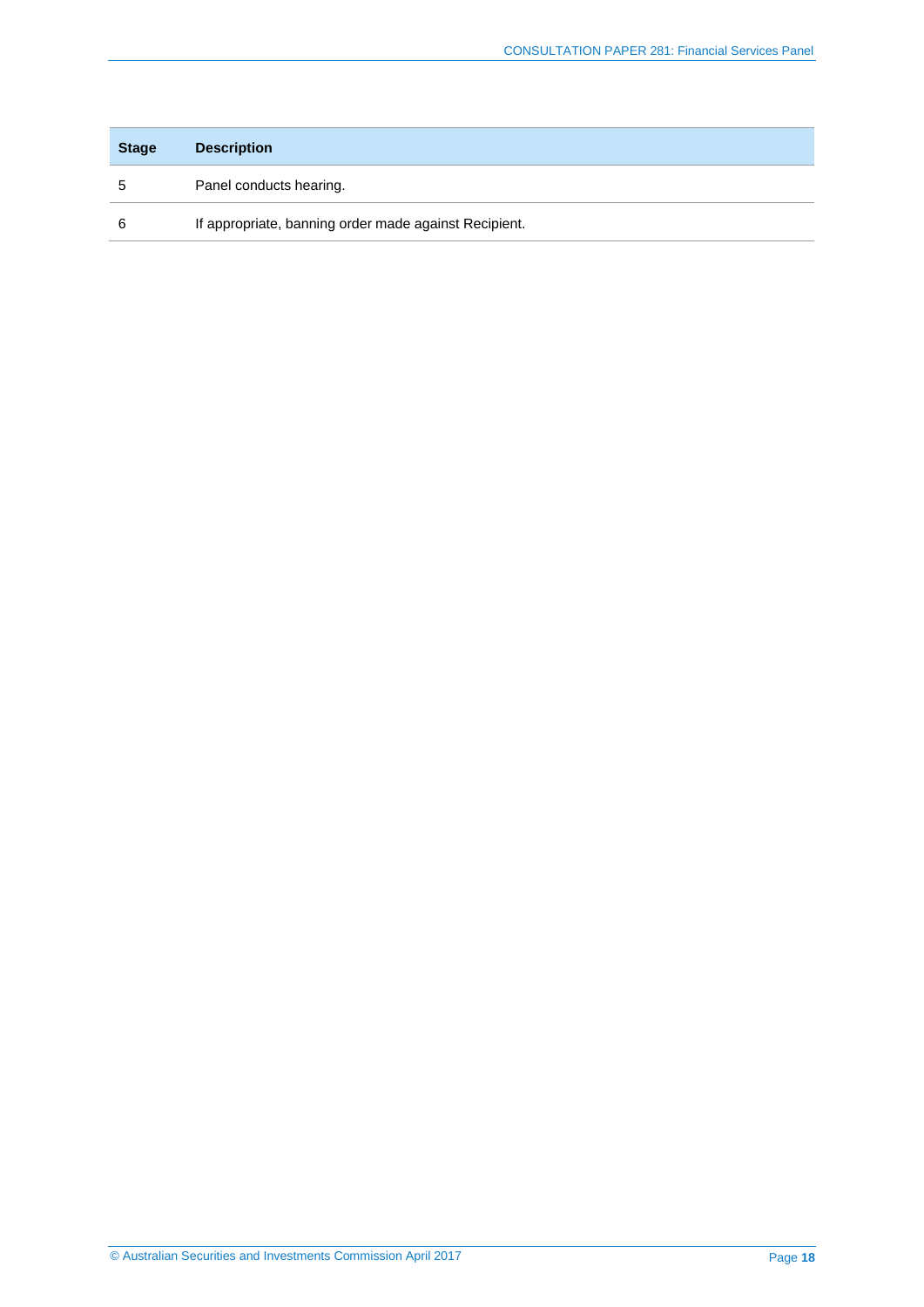## <span id="page-18-0"></span>**E Regulatory and financial impact**

- 49 In developing the proposals in this paper, we have carefully considered their regulatory and financial impact. On the information currently available to us
	- (a) enhancing the impact of a subset of ASIC's administrative decisions by adding a strong element of peer review; and
	- (b) fulfilling our regulatory responsibilities as underpinned by the objects of the financial services regime, which include promoting:
		- (i) investors and consumers making confident and informed decisions;
		- (ii) fairness, honesty and professionalism by those who provide financial services; and
		- (iii) fair, orderly and transparent markets for financial products.

Note: s760A of the Corporations Act.

50 Before settling on a final policy, we will comply with the Australian Government's regulatory impact analysis requirements by:

we think they will strike an appropriate balance between:

- (a) considering all feasible options, including examining the likely impacts of the range of alternative options which could meet our policy objectives;
- (b) if regulatory options are under consideration, notifying the Office of Best Practice Regulation (OBPR); and
- (c) if our proposed option has more than minor or machinery impact on business or the not-for-profit sector, preparing a Regulation Impact Statement (RIS).
- 51 All RISs are submitted to the OBPR for approval before we make any final decision. Without an approved RIS, we are unable to give relief or make any other form of regulation, including issuing a regulatory guide that contains regulation.
- 52 To ensure that we are in a position to properly complete any required RIS, please give us as much information as you can about our proposals or any alternative approaches, including:
	- (a) the likely compliance costs;
	- (b) the likely effect on competition; and
	- (c) other impacts, costs and benefits.

See 'The consultation process', p. [4.](#page-3-1)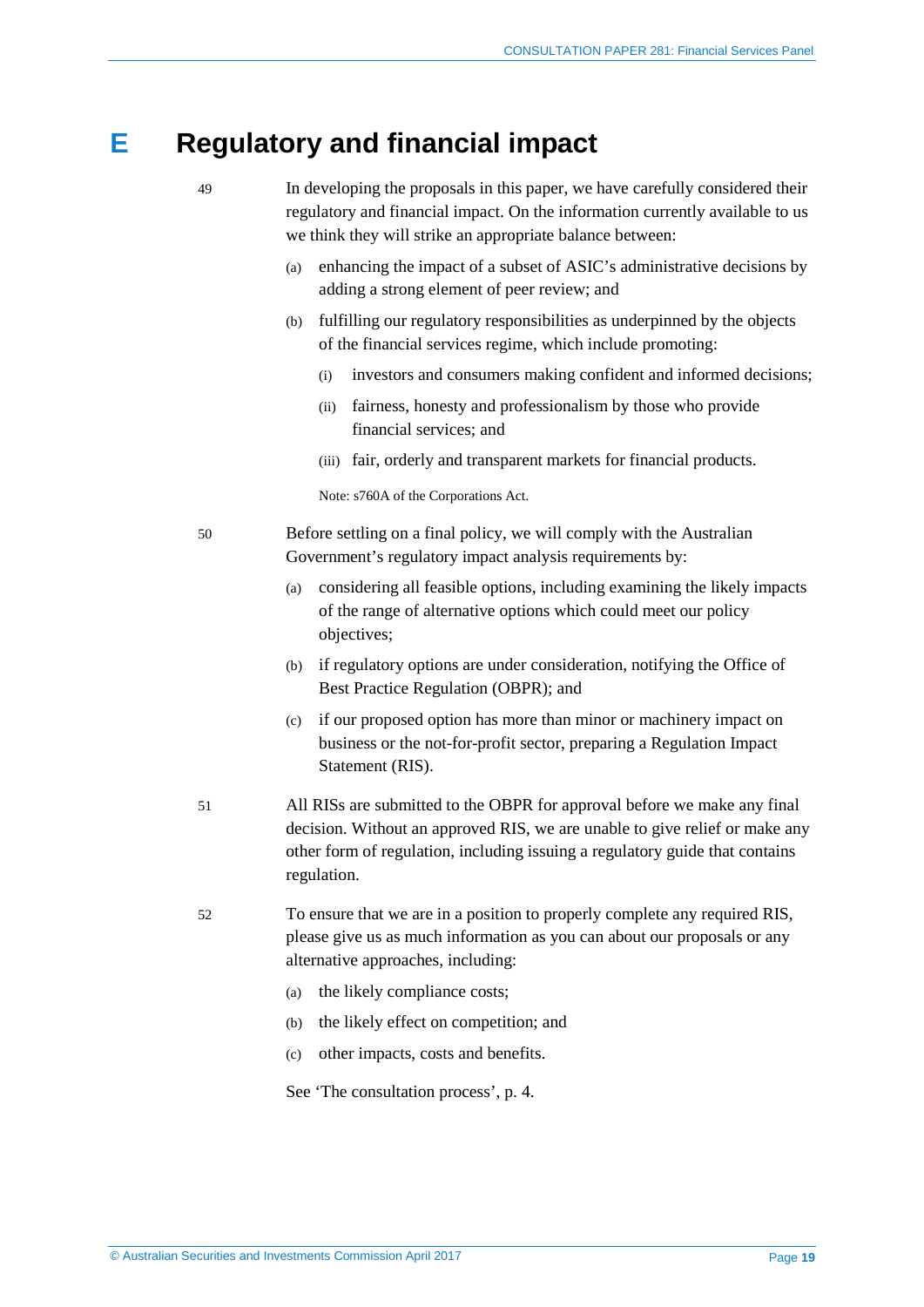## <span id="page-19-0"></span>**Appendix 1: International examples of the peer review model**

| 53 | Overseas regulators in various jurisdictions have adopted a peer review<br>model.                                                                                                                                                                                                                                                                                                                                         |
|----|---------------------------------------------------------------------------------------------------------------------------------------------------------------------------------------------------------------------------------------------------------------------------------------------------------------------------------------------------------------------------------------------------------------------------|
| 54 | In the United Kingdom, the Financial Conduct Authority (FCA) has<br>established a committee of its board known as the Regulatory Decisions<br>Committee (RDC). The RDC's Chair is an FCA employee and the other<br>members include industry practitioners and non-practitioners with<br>experience across various industries.                                                                                             |
| 55 | The RDC decides whether the FCA should issue certain statutory notices.<br>The statutory notices given by the RDC are usually warning notices,<br>decision notices and supervisory notices.                                                                                                                                                                                                                               |
|    | Note: Financial Conduct Authority, 'Regulatory Decisions Committee (RDC)'<br>webpage, www.fca.org.uk.                                                                                                                                                                                                                                                                                                                     |
| 56 | The Financial Services Commission of Ontario (FSCO) established the<br>Financial Services Tribunal (FST) as an independent adjudicative body<br>composed of nine to fifteen current and former practitioners including the<br>Chair and two Vice-Chairs. The members of the FST include financial<br>market participants, consultants and legal practitioners.                                                            |
|    | Note: Financial Services Tribunal, 'Financial Services Tribunal' webpage,<br>www.financialservicestribunal.on.ca.                                                                                                                                                                                                                                                                                                         |
| 57 | The FST has exclusive jurisdiction to determine all questions of fact or law<br>that arise in any proceeding before it.                                                                                                                                                                                                                                                                                                   |
|    | Note: See Financial Services Commission of Ontario, 'Case summaries of FST and<br>PCO decisions' webpage, www.fsco.gov.on.ca.                                                                                                                                                                                                                                                                                             |
| 58 | In New Zealand, the Minister of Commerce has established an independent<br>committee called the Financial Advisers Disciplinary Committee (FADC) to<br>conduct disciplinary proceedings arising from complaints about Authorised<br>Financial Advisers (AFA) referred to it by the Financial Markets Authority<br>(FMA). Members of the FADC are practitioners and non-practitioners as<br>determined by its Chairperson. |
| 59 | The FADC has the ability to make determinations and impose penalties<br>ranging from recommending to the FMA that it cancel an AFA's<br>authorisation through to imposing a fine not exceeding \$10,000.                                                                                                                                                                                                                  |

Note: Financial Advisers Disciplinary Committee, ['Home'](http://www.fadc.govt.nz/) webpage, www.fadc.govt.nz.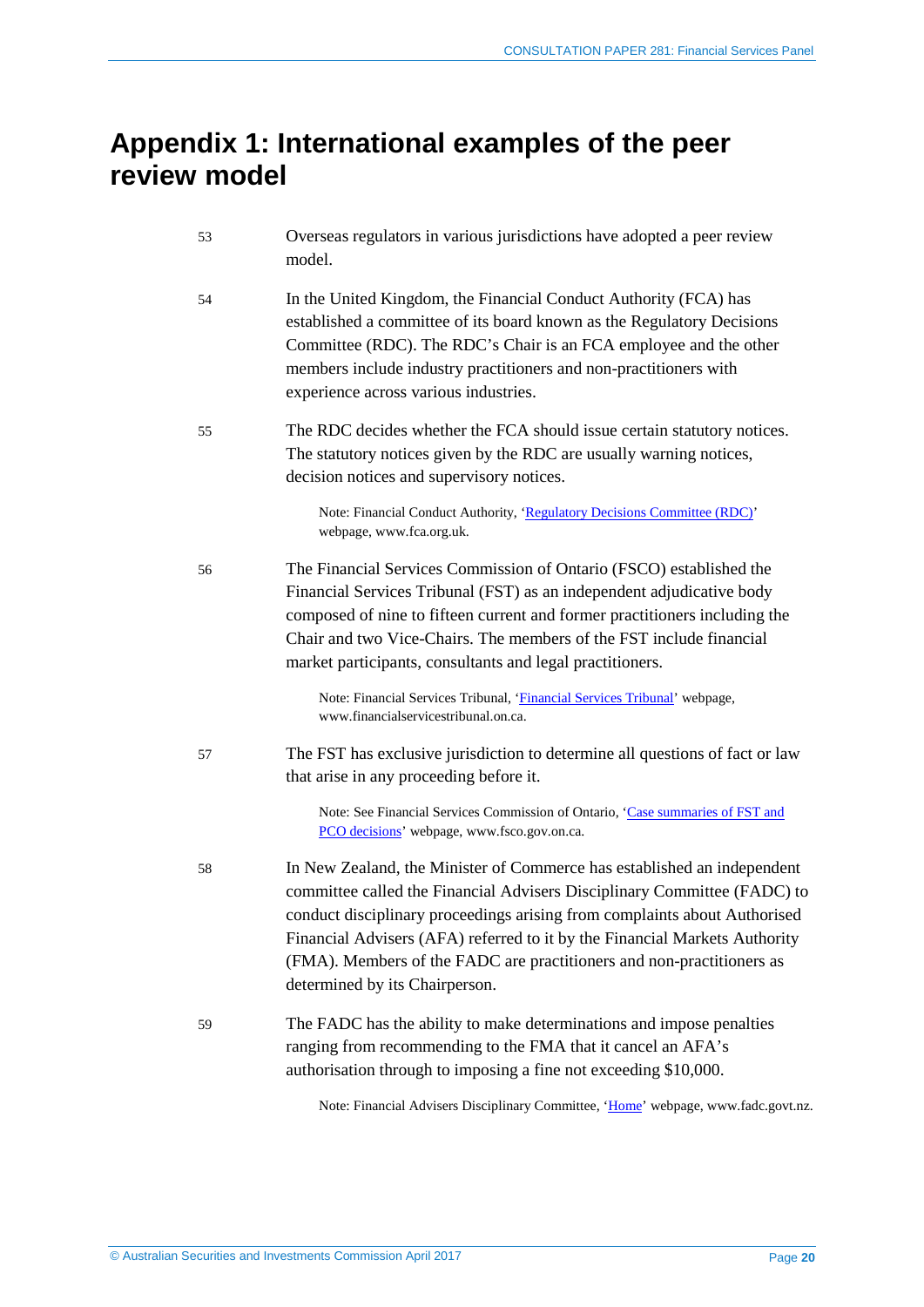## <span id="page-20-0"></span>**Appendix 2: Historical data—banning orders**

- 60 The following table summarises the number and types of financial services and credit banning orders we have made in each of the last three financial years.
- 61 The total banning orders figures in the table include all matters—that is, matters that were significant, complex or novel, as well as those that were simple, uncontested or made without a hearing.

| <b>Financial year</b> | <b>Total banning</b><br>orders made | <b>Permanent</b><br>banning<br>orders made | <b>Permanent</b><br>banning<br>orders as<br>percentage of<br>total | <b>Banning</b><br>orders made<br>for a<br>specified<br>period | <b>Banning</b><br>orders for a<br>specified<br>period as<br>percentage of<br>total |
|-----------------------|-------------------------------------|--------------------------------------------|--------------------------------------------------------------------|---------------------------------------------------------------|------------------------------------------------------------------------------------|
| <b>FY16</b>           | 69                                  | 41                                         | 59.4%                                                              | 28                                                            | 40.6%                                                                              |
| <b>FY15</b>           | 45                                  | 23                                         | 51.1%                                                              | 22                                                            | 48.9%                                                                              |
| <b>FY14</b>           | 53                                  | 37                                         | 69.8%                                                              | 16                                                            | 30.2%                                                                              |

#### <span id="page-20-1"></span>**Table 3: Banning orders made in last three financial years**

Source: ASIC internal data.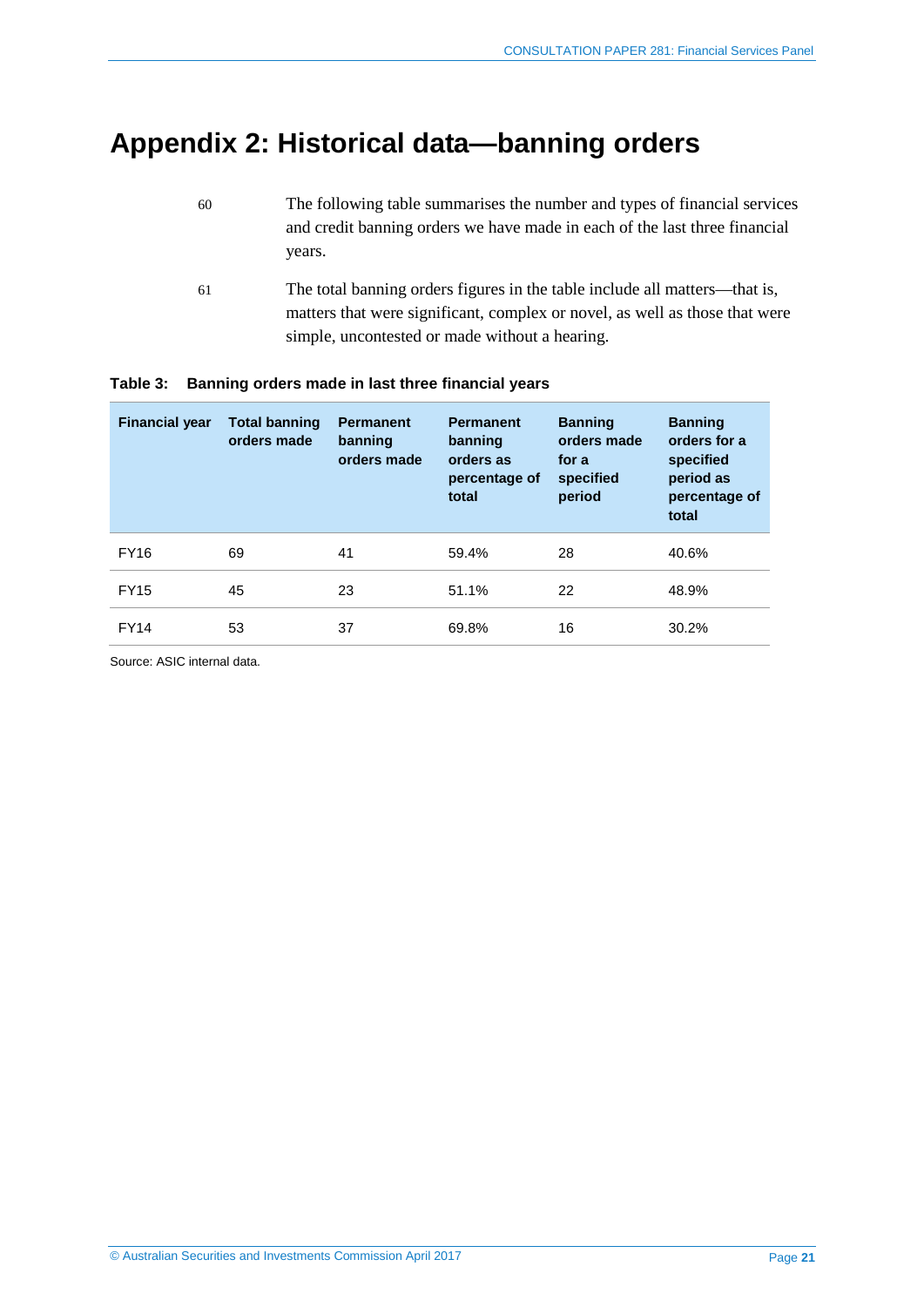## <span id="page-21-0"></span>**Key terms**

| <b>Term</b>                | <b>Meaning in this document</b>                                                                                                                                                                                                              |
|----------------------------|----------------------------------------------------------------------------------------------------------------------------------------------------------------------------------------------------------------------------------------------|
| AFS licensee               | Australian Financial Services licensee                                                                                                                                                                                                       |
| <b>ASIC</b>                | Australian Securities and Investments Commission                                                                                                                                                                                             |
| <b>ASIC Act</b>            | Australian Securities and Investments Commission Act<br>2001                                                                                                                                                                                 |
| Ch 7 (for example)         | A chapter of the Corporations Act (in this example<br>numbered 7), unless otherwise specified                                                                                                                                                |
| <b>Corporations Act</b>    | Corporations Act 2001, including regulations made for the<br>purposes of that Act                                                                                                                                                            |
| credit licence             | An Australian credit licence under s35 of the National<br>Credit Act that authorises a licensee to engage in<br>particular credit activities                                                                                                 |
| hearing                    | Has the meaning given by s5 of the ASIC Act                                                                                                                                                                                                  |
| industry participants      | Means, for the purposes of this consultation paper,<br>financial services participants (excluding corporate AFS<br>licensees) and participants in the credit industry.                                                                       |
| <b>National Credit Act</b> | <b>National Consumer Credit Protection Act 2009</b>                                                                                                                                                                                          |
| Panel                      | ASIC's proposed Financial Services Panel, to which ASIC<br>would delegate its power to make a banning order<br>against an individual for misconduct in the course of<br>providing financial services and/or engaging in credit<br>activities |
| Recipient                  | Means the recipient of ASIC's notice in the form of a<br>Statement of Reasons.                                                                                                                                                               |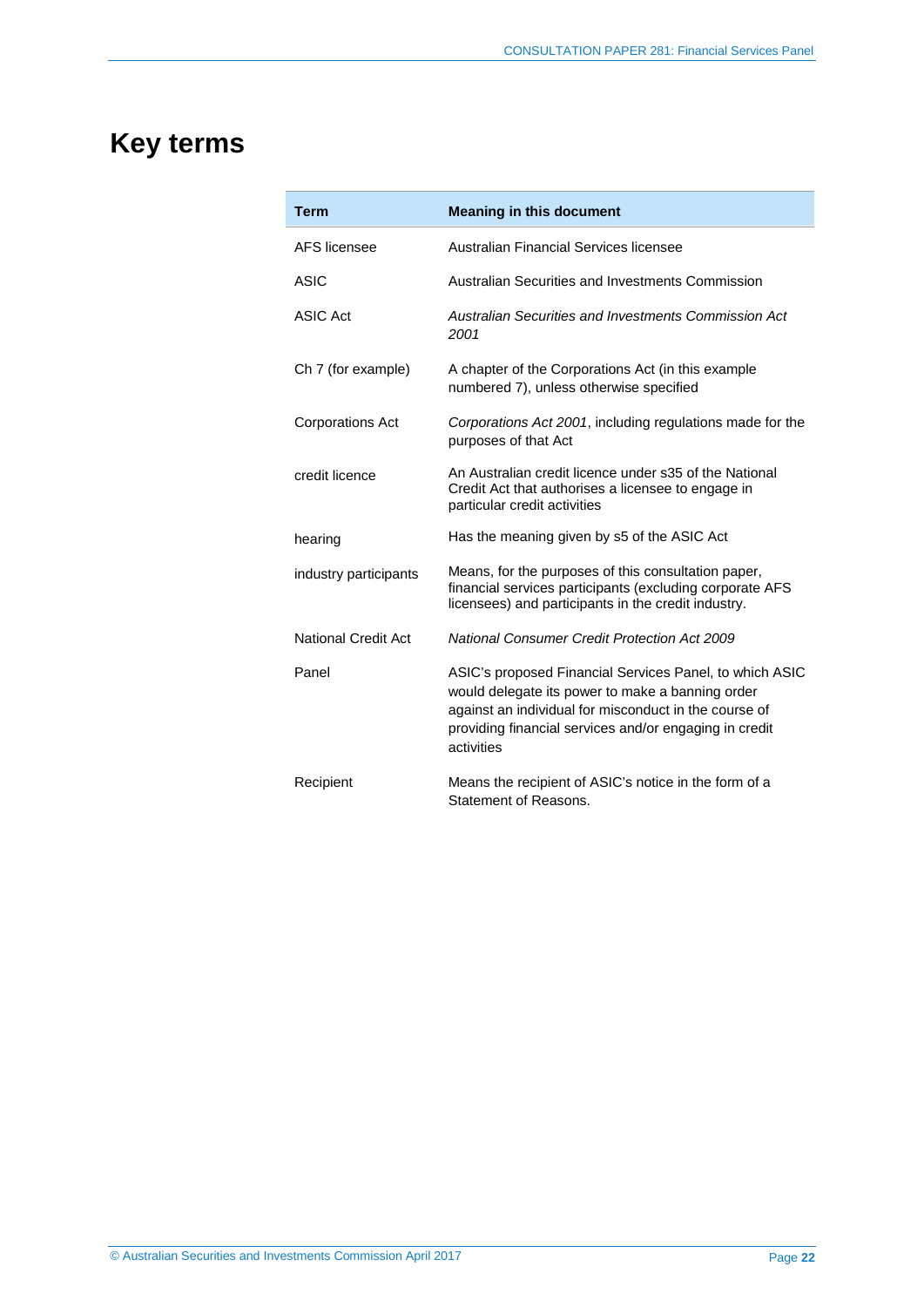## <span id="page-22-0"></span>**List of proposals and questions**

| <b>Proposal</b> |                                                                                                                                               |                                                                                                                                                                                                                                                                                                                                                                                                                                         | Your feedback                 |                                                                                                                                                                                                                                                         |  |
|-----------------|-----------------------------------------------------------------------------------------------------------------------------------------------|-----------------------------------------------------------------------------------------------------------------------------------------------------------------------------------------------------------------------------------------------------------------------------------------------------------------------------------------------------------------------------------------------------------------------------------------|-------------------------------|---------------------------------------------------------------------------------------------------------------------------------------------------------------------------------------------------------------------------------------------------------|--|
| B1              | We propose that establishing the Panel may<br>improve regulatory outcomes by:                                                                 |                                                                                                                                                                                                                                                                                                                                                                                                                                         |                               | How would the Panel improve regulatory<br>outcomes?                                                                                                                                                                                                     |  |
|                 | (a)                                                                                                                                           | assisting ASIC with making administrative<br>decisions on certain matters relating to<br>financial services and credit activities; and                                                                                                                                                                                                                                                                                                  | <b>B1Q2</b>                   | How do you see the Panel, as a peer review<br>mechanism, enhancing the impact of ASIC's<br>administrative decisions?                                                                                                                                    |  |
|                 | (b)                                                                                                                                           | enhancing the impact of ASIC's<br>administrative decisions.                                                                                                                                                                                                                                                                                                                                                                             |                               |                                                                                                                                                                                                                                                         |  |
| C1              | We propose that when a matter is referred to the<br>Panel, the Panel would be responsible for<br>determining whether ASIC will make a banning |                                                                                                                                                                                                                                                                                                                                                                                                                                         | C <sub>1</sub> Q <sub>1</sub> | What are your views on the Panel initially only<br>being referred matters to consider that relate<br>to the making of banning orders?                                                                                                                   |  |
|                 |                                                                                                                                               | order against an individual for misconduct in the<br>course of providing financial services (as defined<br>in s766A of the Corporations Act) and/or<br>engaging in credit activities (as defined in s6 of<br>the National Credit Act). Specifically, the Panel<br>would consider banning orders for misconduct<br>by financial services participants (excluding<br>corporate AFS licensees) and participants in the<br>credit industry. | C <sub>1</sub> Q <sub>2</sub> | What other areas of regulatory priority should<br>be included in the scope of the matters to be<br>considered by the Panel (in addition to<br>individual misconduct in the financial services<br>and credit industries) either now or in the<br>future? |  |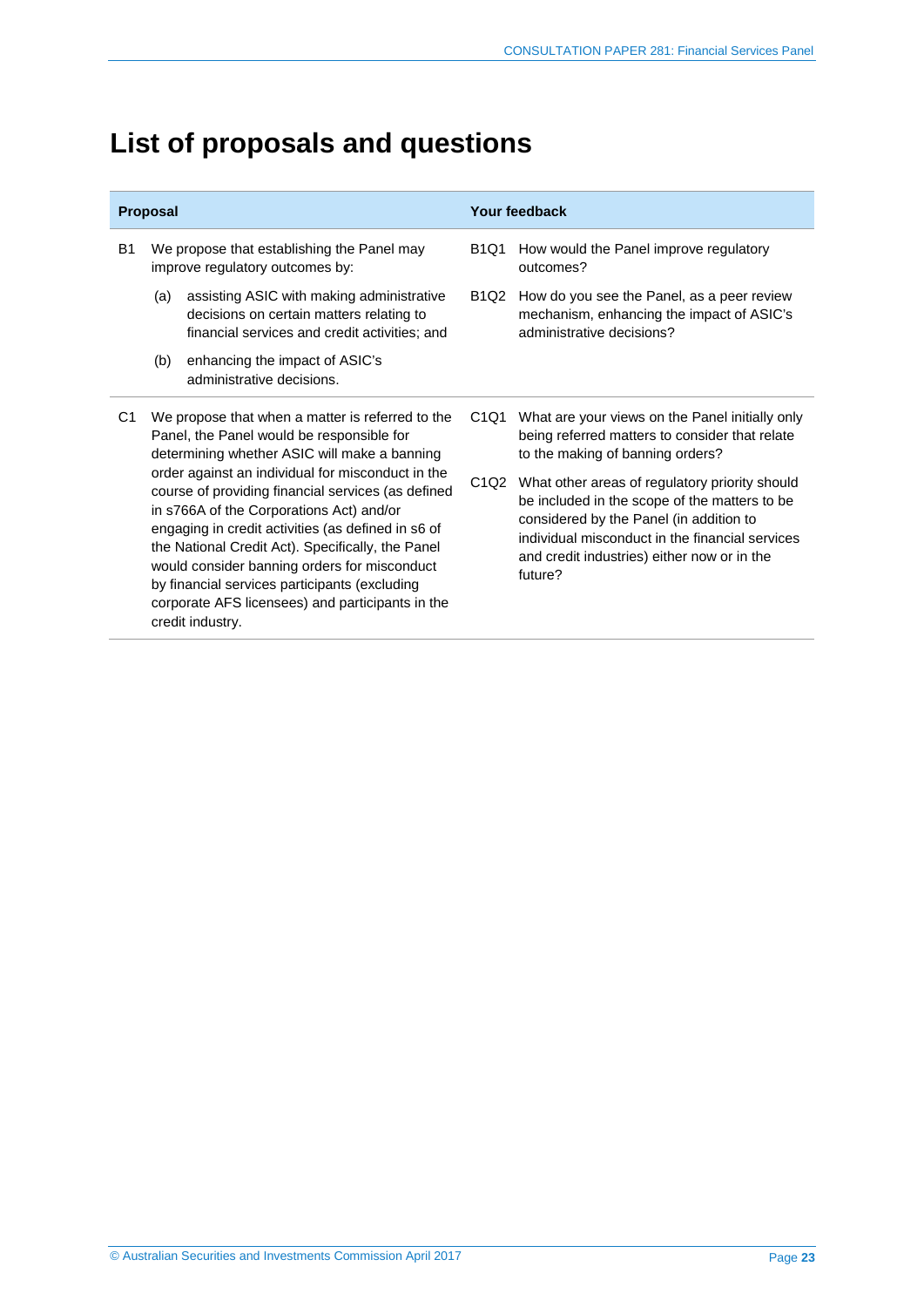| Proposal       |                                                                                                                                                                                                                                   |                                                                                                                                                                                                                             | Your feedback |                                                                                                                                                                                 |  |
|----------------|-----------------------------------------------------------------------------------------------------------------------------------------------------------------------------------------------------------------------------------|-----------------------------------------------------------------------------------------------------------------------------------------------------------------------------------------------------------------------------|---------------|---------------------------------------------------------------------------------------------------------------------------------------------------------------------------------|--|
| C <sub>2</sub> | In deciding whether to refer a matter to the<br>Panel, we would consider whether it is<br>appropriate for peer review because of its<br>significance, complexity or novelty. Whether a                                            |                                                                                                                                                                                                                             |               | C <sub>2</sub> Q <sub>1</sub><br>Is 'complexity, significance or novelty' an<br>appropriate measure for the types of matters<br>to be considered by the Panel?                  |  |
|                | account:                                                                                                                                                                                                                          | matter is appropriate will depend on the facts of<br>each matter. In addition, we would take into                                                                                                                           |               | C2Q2 What are your views on how ASIC should<br>distinguish between 'complex' and 'simple'<br>matters and which do you see as more<br>appropriate to be considered by the Panel? |  |
|                | (a)                                                                                                                                                                                                                               | the objects of Ch 7 of the Corporations<br>Act, that is to promote:                                                                                                                                                         |               | C2Q3 What alternative or additional criteria should<br>be used to assist in determining which matters                                                                           |  |
|                |                                                                                                                                                                                                                                   | confident and informed decision<br>(i)<br>making by consumers of financial<br>products and services while<br>facilitating efficiency, flexibility and<br>innovation in the provision of those<br>products and services; and |               | would be referred to the Panel?                                                                                                                                                 |  |
|                |                                                                                                                                                                                                                                   | fairness, honesty and<br>(ii)<br>professionalism by those who provide<br>financial services; and                                                                                                                            |               |                                                                                                                                                                                 |  |
|                |                                                                                                                                                                                                                                   | Note: See s760A(a) and (b) of the Corporations<br>Act. We also take into account the objects<br>of the ASIC Act as contained in s1(2).                                                                                      |               |                                                                                                                                                                                 |  |
|                | (b)                                                                                                                                                                                                                               | the objects of the National Credit Act, that<br>is to better inform consumers and prevent<br>them from being in unsuitable credit<br>contracts.<br>Note: See s111 in Div 1 of Ch 3 of the National<br>Credit Act.           |               |                                                                                                                                                                                 |  |
|                |                                                                                                                                                                                                                                   |                                                                                                                                                                                                                             |               |                                                                                                                                                                                 |  |
| C <sub>3</sub> | We propose that only matters that are contested<br>by the notice recipient (Recipient) would be<br>referred to the Panel.                                                                                                         |                                                                                                                                                                                                                             | C3Q1          | Should uncontested matters also be referred<br>to the Panel?                                                                                                                    |  |
| C4             | We may consider expanding the Panel's powers<br>and/or the scope of the matters to be referred to<br>the Panel in the future. Some examples of<br>powers that we may delegate to the Panel in the<br>future include the power to: |                                                                                                                                                                                                                             |               | C4Q1 What other administrative powers should we<br>delegate to the Panel (in addition to the power<br>to make banning orders) now or in the future?                             |  |
|                | (a)                                                                                                                                                                                                                               | issue infringement notices;                                                                                                                                                                                                 |               |                                                                                                                                                                                 |  |
|                | (b)                                                                                                                                                                                                                               | refuse an AFS licence or credit licence<br>application;                                                                                                                                                                     |               |                                                                                                                                                                                 |  |
|                | (c)                                                                                                                                                                                                                               | impose conditions on an AFS licence or<br>credit licence; and/or                                                                                                                                                            |               |                                                                                                                                                                                 |  |
|                | (d)                                                                                                                                                                                                                               | cancel or suspend an AFS licence or credit<br>licence.                                                                                                                                                                      |               |                                                                                                                                                                                 |  |